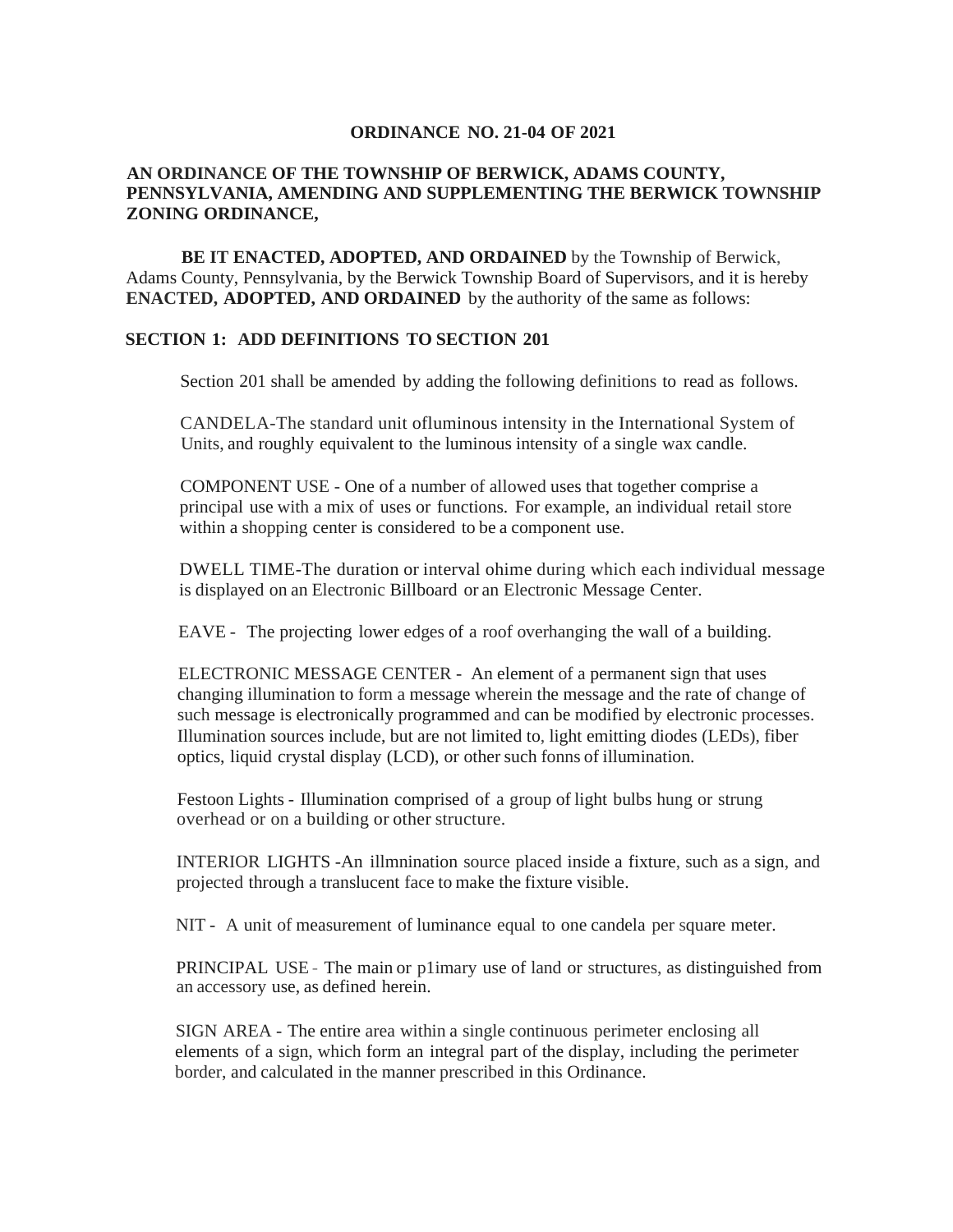SIGN.FACE - The surface upon, against, or through which the components of the.sign message are displayed or illustrated. Sign face does not include structural supports, architectural features of a building or sign structure, or nonstructural thematic or decorative trim, but does include the sign reveal or border.

SIGN HEIGHT-A measurement of the distance from the average grade below the sign to that portion of the sign the furthest distance from the ground.

SILL -A horizontal piece (such as a board) that fonns the lowest component of a window frame.

VISIBILITY DISTANCE - For signs, the distance, measured along a roadway from which the sign is seen, at which the sign first becomes visible from an automobile using the roadway.

### **SECTION 2: AMEND EXISTING DEFINITION IN SECTION 201**

Section 201 shall be amended by amending the following definition to read as follows.

SIGN -Any permanent or temporary structure, or part thereof, or any device attached, painted, or represented directly or indirectly on a structme or other surface that displays or includes any letter, word, insignia, flag, or representation used as, or which is used in the nature of an adve1tisement, announcement, visual communication , or direction, or is otherwise designed to attract the eye or bring the subject to the attention of the public.

AGRICULTURAL PRODUCTS SALE SIGN -A temporary, on-premise sign, either freestanding or attached, placed on the property during periods of time when agricultural products grown on the prope1ty are available for purchase.

ANIMATED SIGN -A sign that revolves, rotates, oscillates, swings, or otherwise moves by mechanical means; or a sign which uses flashes or other changes oflighting to depict action or to create a special effect or scene.

ATTACHED SIGN - A sign affixed to, or painted on, a building. Includes wall sign, projecting sign, awning sign, and canopy sign. Does not include roof sign.

AWNING SIGN -A sign affixed to or incorporated into a structure, where said structure is made of cloth, metal, or comparable material surrounding a metal frame attached to a building and projecting over a sidewalk or other thoroughfare, and which structure can be positioned flat against the building when not in use.

BANNER SIGN -A permanent or temporary, on-premise, attached sign, made of a flexible material such as plastic or vinyl, and used for short periods of time.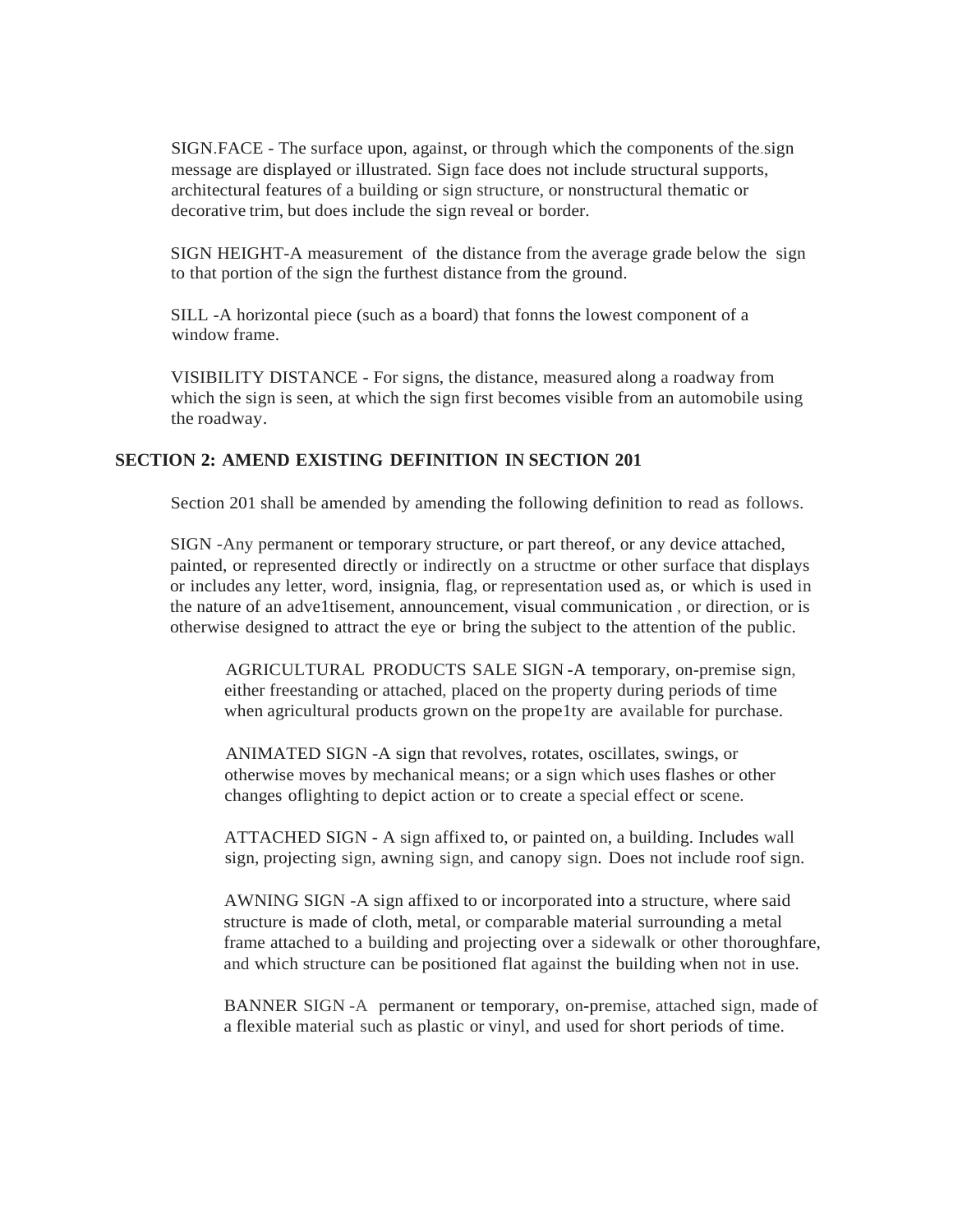BILLBOARD SIGN -A permanent, off-premise, freestanding sign installed on a p1. operty by an entity p , er than the prop rty owner, renter, or other occupant,  $\langle \cdot \cdot \cdot \cdot \rangle$ where the installing entity leases or rents said sign to another entity other than the property owner, renter, or other occupant.

BILLBOARD SIGN, ELECTRONIC - A Billboard Sign that uses changing illumination to fom1 a message wherein the message and the rate of change of such message is electronically programmed and can be modified by electronic processes. Illumination sources include, but are not limited to, light emitting diodes (LEDs), fiber optics, liquid crystal display (LCD), or other such forms of illumination.

CANOPY SIGN -A sign affixed to or incorporated into a structure, where said structure is made of cloth, metal, or comparable material su1Tounding a metal frame and projecting over a sidewalk or other thoroughfare, and where said structure is attached to the ground.

COMPLEX SIGN - A permanent, on-premise, freestanding sign, erected at or near the primary driveway or similar entrance to a shopping center, office complex, industrial park, or similar facility, .

CONTRACTOR SIGN - A temporary, on-premise, freestanding sign, placed on the property during periods of time when a contractor is participating in a construction project on the property.

DEVELOPMENT ANNOUNCEMENT SIGN - A temporary on-premise sign, either freestanding or attached, erected at or near the primary entrance to a commercial, industrial, or residential development, or similar facility, and placed on the property during periods of time when a development is initially offered for sale, rent, or other occupation.

DIRECTION SIGN - A permanent on-premise sign, either freestanding or attached, that provides site navigation instmction for vehicles, bicyclists, pedestrians, or others moving on to, off of, and through the site.

DIRECTORY SIGN - COMPLEX - A permanent, on-premise, attached sign, erected at or near a building entrance, and placed on a building with multiple tenants or occupants.

ENTRANCE SIGN -A permanent, on-premise, freestanding sign, erected at or near driveway entrances and exits to commercial and comparable properties, and intended to identify the entrances and exists to such property.

FEATHER FLAG-A permanent or temporary, on-premise, freestanding sign, made of a flexible material, shaped like a feather, quill, sail, blade or teardrop, and mounted on a solid or flexible pole or cord.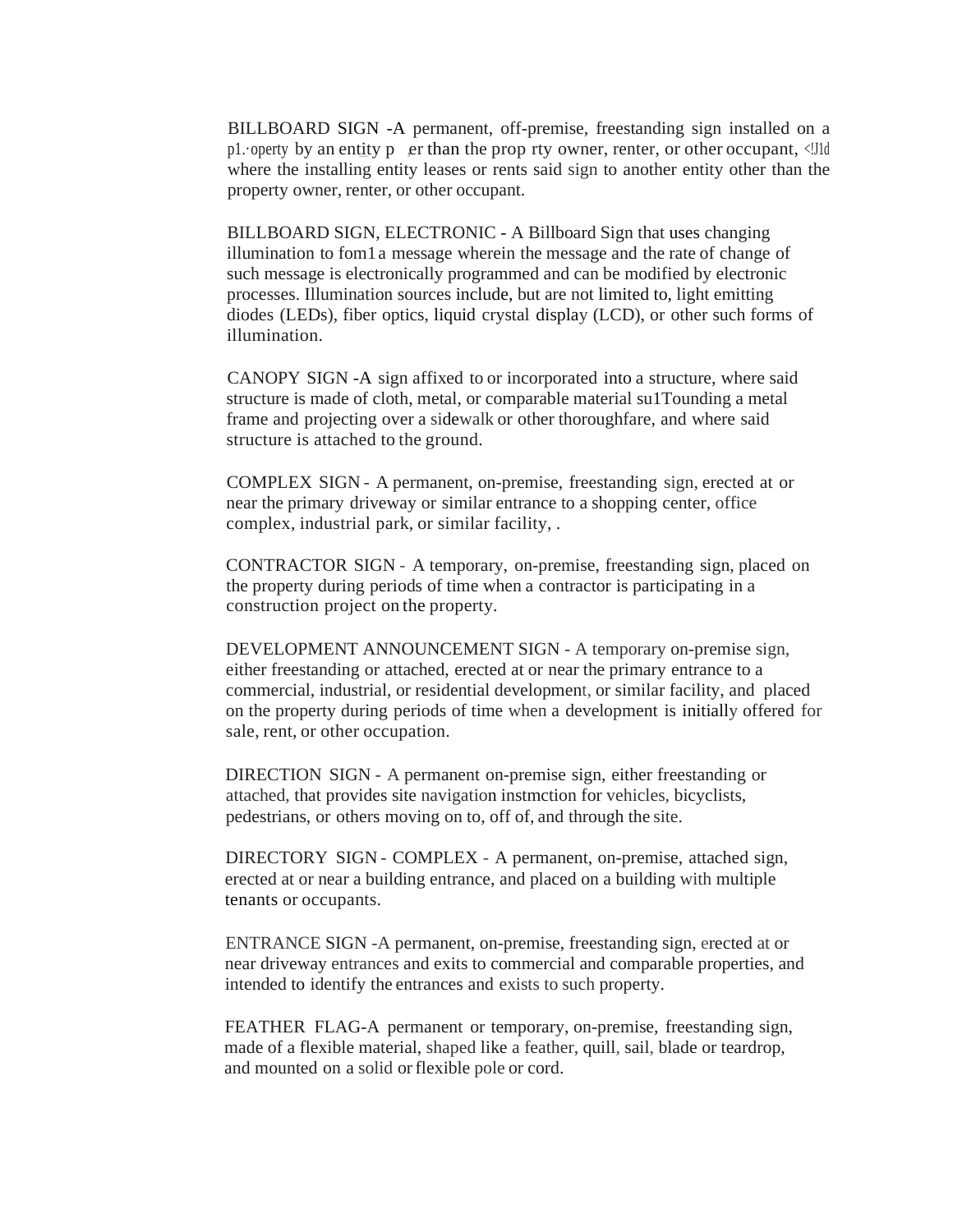FLAG - A pe anent or temporary, on-premise, freestanding or attached sign, made of a flexible material such as cloth, and mounted either on a solid pole or affixed to another structure. Does not include government flags.

FREESTANDING SIGN -A sign that is supported by structures or support that are placed on, or anchored in, the ground and that are independent from any building or other structure. Includes pole signs and monument signs.

GARAGE SALE SIGN - A temporary on-premise sign, either freestanding or attached, placed on the prope1ty during periods of time when the sho1t term sale of personal goods by the occupant is being conducted. Garage sale signs includes sign for yard sales.

GOVERNMENT SIGN - A sign placed by a governmental unit and designed to identify a governmental use, property, or purpose. Includes, but is not limited to, traffic signs, street signs, and signs identifying governmental offices and facilities.

GRAND OPENING SIGN -A temporary, on-premise sign, either freestanding or attached, and placed on the property during periods of time when a use of prope1ty initially begins operations.

INCIDENTAL SIGN - A pe1manent on-premise sign, either freestanding or attached, that provides information regarding a property or use of a prope1ty, and that includes no commercial message or logo. Includes, but is not limited to, signs conveying message such as "enter," "open," "closed," "rest rooms," "no trespassing," "warning," hours of operation, accessible parking spaces, and similar messages.

INDIVIDUAL BUSINESS SIGN - A permanent on-premise sign, either freestanding, attached, or entrance, placed on a property occupied by a business, commodity, industry, or other similar activity.

INDIVIDUAL BUSINESS SIGN - COMPLEX - A permanent, on-premise, wall sign, placed at the location of a specific business, commodity, industry, or similar activity within a shopping center, office complex, industrial park, or similar facility.

MEMORIAL/ HISTORIC SIGN - A permanent sign, either freestanding or attached, placed on a property with an identified or interpreted historic resource by a unit of government or other organization.

MONUMENT SIGN - A type of freestanding sign attached to the ground by means of a base of solid appearance, where the width of such base is equal to or greater than the vvidth of the sign face.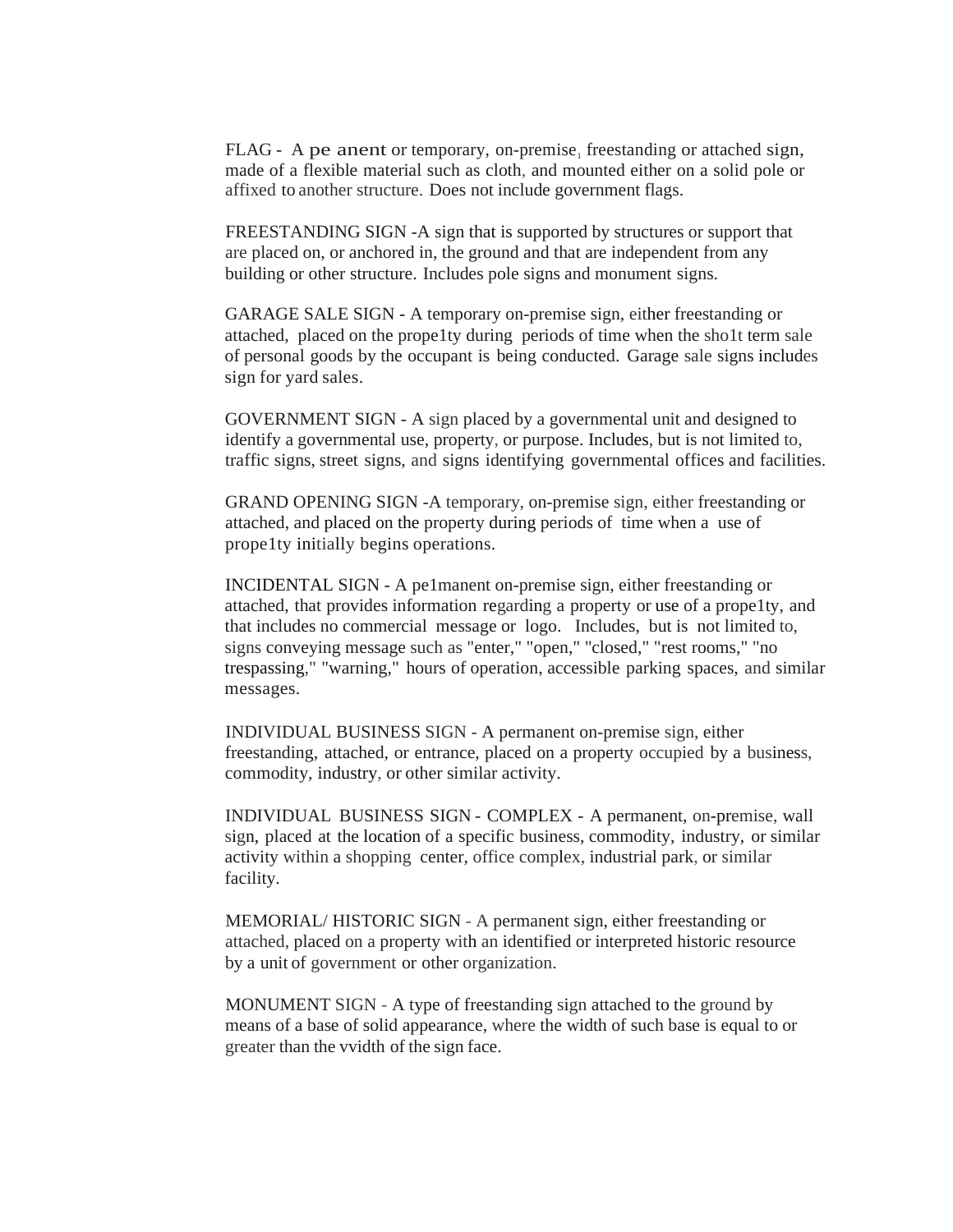OFF-PREMISE SIGN - A sign that is not related to and does not reflect the use or activity condµcted pn the property whei;e the sign is erected.

OFF-PREMISE DIRECTION SIGN -A temporary, off-premise sign, either freestanding or attached, that is placed on a property or properties nearby to a prope1iy upon which a special event is scheduled to occur.

ON-PREMISE SIGN - A sign that is related to or reflects the use or activity conducted on the property where the sign is erected.

OPEN HOUSE SIGN - A temporary sign, located either on-premise or offpremise, and either freestanding or attached, placed during periods of time where visitors may visit real estate offered for sale, rent, or other availability without scheduling an appointment.

PERMANENT SIGN -A sign intended to be displayed for an unlimited period of time.

POLE SIGN - A type of freestanding sign attached to the ground by means of a pole, column, or similar structure of a width that is less than the width of the sign face.

POLITICAL SIGN -A temporary sign, either freestanding or attached, either onpremise or off-premise, placed during the electoral season.

PORTABLE SIGN -A temporary, off-premise, freestanding sign that is movable and not permanently attached to a strncture or to the ground.

PROJECTING SIGN - An attached sign affixed to the wall of a building at any angle to the wall other than parallel.

PUBLIC/ SEMI-PUBLIC USE SIGN - A permanent on-premise sign, either freestanding or attached, and placed on a property where public or semi-public uses or entities perf01m public or semi-public services in accordance with applicable governmental regulations. Includes signs for schools, parks, fire stations, police stations, churches, service clubs, public utilities, and telephone compames.

REAL ESTATE SIGN - A temporary on-premise sign, either freestanding or attached, placed on a prope1iy during periods oftime when the property is offered for sale, rent, or other occupation.

RESIDENTIAL DEVELOPMENT SIGN - A permanent, on-premise, freestanding sign, erected at or near the primary street or driveway entrance to a residential development.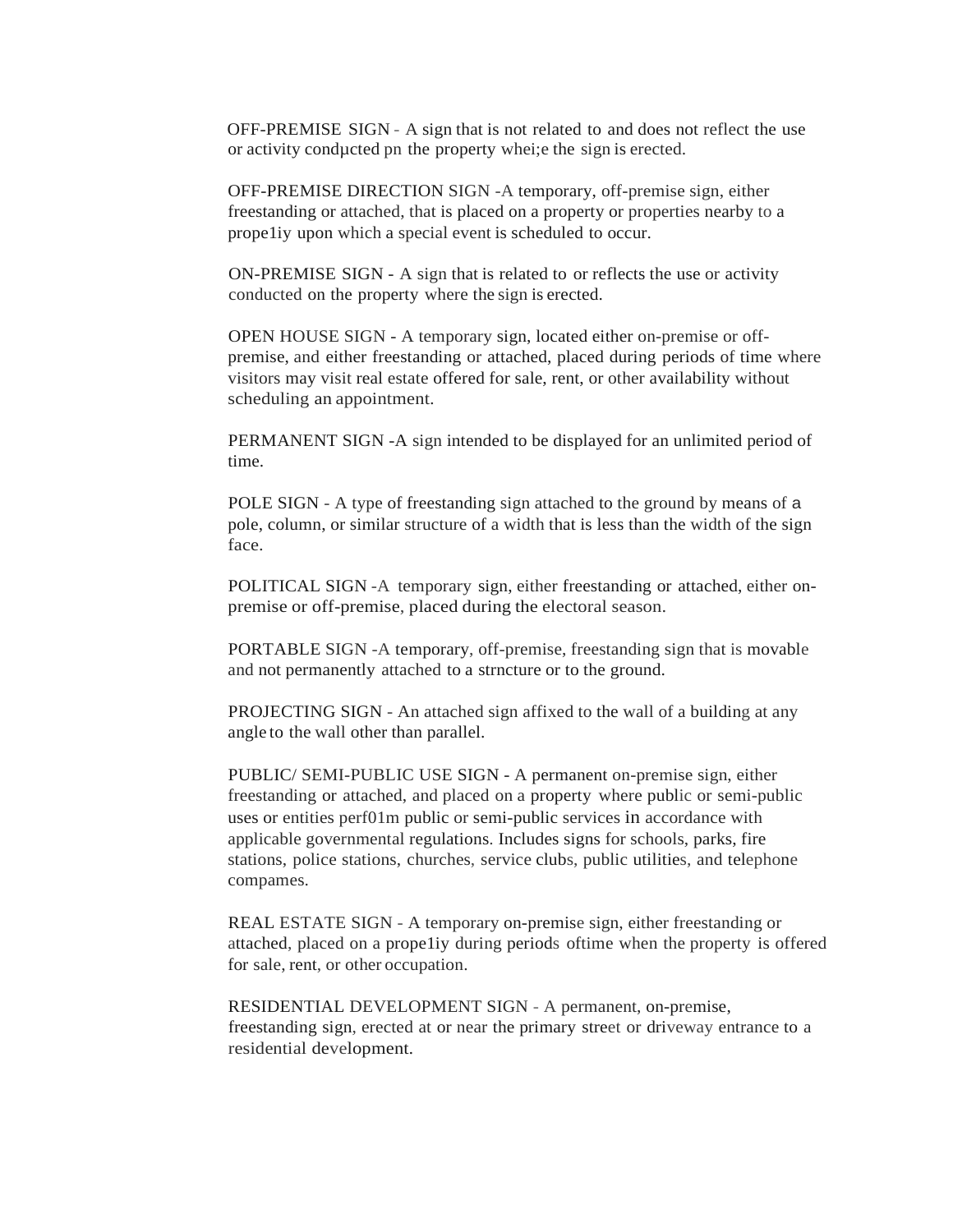RESIDENTIAL OWNER SIGN - A pem1anent on-premise sign, either

1.  $\rightarrow \bullet$  . freestanding or attached, that identifies the owner ang/or. addres.s of a residential property.

ROOF SIGN - A sign erected on, affixed to, or painted on a roof, or otherwise above the eave, of a building.

SANDWICH BOARD SIGN -- A temporary, on-premise, freestanding sign consisting of two vertically oriented panels and supported by an A-shaped frame or structure connected with hinges at the top.

SPECIAL EVENT SIGN -A temporary on-premise sign, either freestanding or attached, and placed on an property during an event or activity, such as an auction, flea market, festival, carnival, meal, or fund-raising event, on a site and that exceeds or is in addition to the typical or everyday use or activity of a site. Such events do not include "sales."

TEMPORARY SIGN - A sign intended to be displayed for a defined limited period of time.

WALL SIGN - A sign attached parallel to but within six (6) inches of, or painted on the surface of, a wall, and which placement is limited such that the sign face is encompassed by the wall of the building. Does not include roof sign.

## - **SECTION 3: REPLACE THE TERM "BUILDING" WITH THE TERM "STRUCTURE" IN SECTION 500.C**

In Section 500.C, the term "Building" shall be replaced with the term "Structure."

# **SECTION 4: AMEND SECTION 500.D TO ENSURE CONSISTENT APPLICABILITY TO ALL NONCONFORMING STRUCTURES**

Section 500.D shall be amended to read, in its entirety, as follows.

D. Extension or Expansion: A nonconforming strncture, other than a nonconforming sign, may be extended or expanded in accordance with the following requirements.

(1) The extension or expansion of the structure may result in additional nonconforming structure footprint, provided the following standards are achieved.

(a) The maximum amount of additional nonconfonning structure footprint shall be the lesser of the following:

> [1] An increase of one hundred percent (100%) of the nonconforming portion of the total existing structure footprint.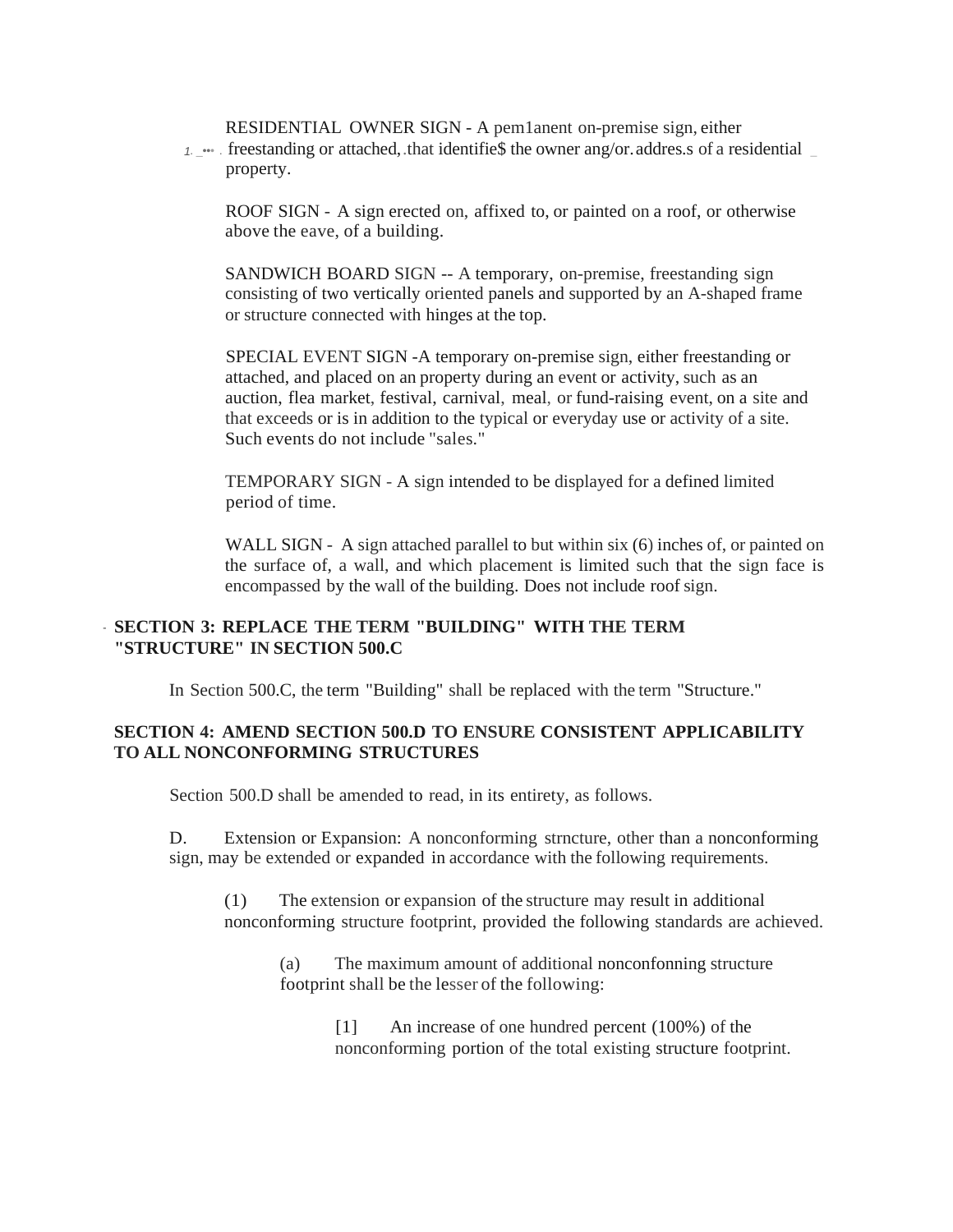[2] An increase of two thousand (2,000) square feet of  $\ldots$  additionat nonconforming structure footprint.

(b) The extension or expansion of the structure shall not encroach beyond the furthest extent of the current nonconfo1mity.

(c) The maximum amount of additional nonconfonning structure footprint to be authorized shall be calculated based on the structure footprint on the day the structure became a nonconfom1ing structure. The maximum amount of additional nonconforming structure footprint shall be cumulative, regardless of the number of individual extensions or expansions proposed for a specific structure.

(d) No part of the extension or expansion of the nonconforming portion of the structure shall violate the clear sight distance requirements of the Berwick Township Subdivision and Land Development Ordinance.

(2) The extended or expanded structure shall continue to comply with all dimensional standards and other regulations of the Ordinance with which the existing structure currently complies.

# **SECTION** 5: **AMEND SECTION 502 TO INCLUDE PROVISIONS FOR THE USE OF SIGNS FOR NONCONFORMING USES**

Section 502 shall be amended by adding Subsection F to read as follows.

F. Authorization of Signs on Properties with Non-Confonning Uses

(1) Signs shall be permitted on a prope1ty occupied by a non-confonning use provided that the signs comply with the sign regulations of the zoning district where the non-conforming would be a permitted use.

(2) Where a nonconforming use would be a permitted use in more than one (1) zoning district, the most restrictive sign regulations in terms of sign area, number of signs, and related standards shall be applied.

(3) The installation of signs on a property occupied by a non-confmming use shall not be considered to be an extension or expansion of the nonconf01ming use.

# **SECTION 6: AMEND ARTICLE 8 TO PROVIDE UPDATED SIGN REGULATIONS TO REPLACE CURRENT SIGN REGULATIONS**

Article 8 - Sign Regulations shall be amended to read, in its entirety, as follows.

§ 800: Purpose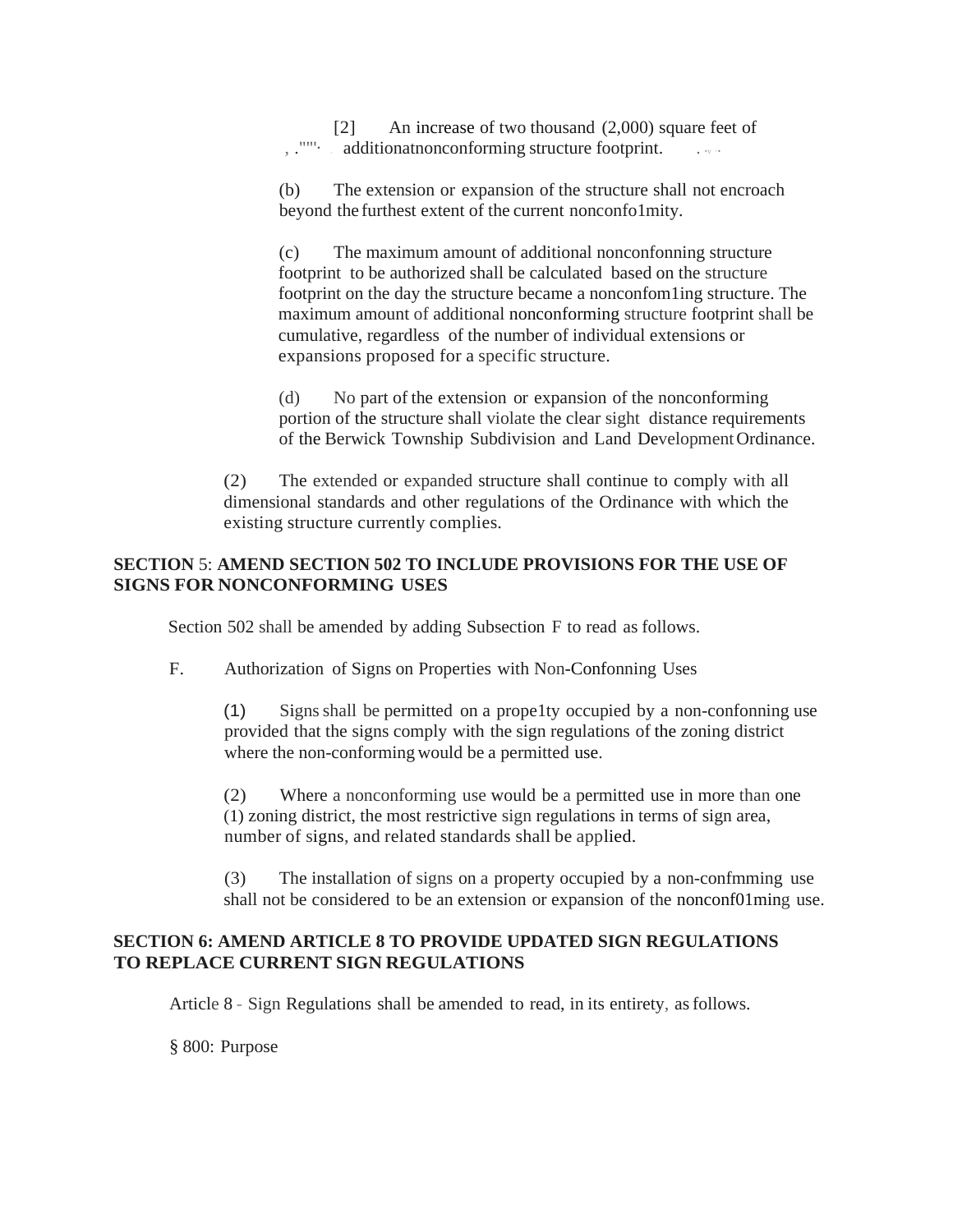The purpose of this Article is to establish minimum standards for signs within \_.,B erwick Township. Furtti, r, the sign regulations of this Article are intended to achie ve the following objectives.

A. Place reasonable standards on the erection apd maintenance of signs within Berwick Township.

B. Promote the safety, welfare, and convenience of use ofrights-of-way, relative to signs, while maintaining and enhancing the rnral character of the Berwick Township.

C. Promote commerce while identifying places of business and cultural and social activity in a visually attractive manner compatible with the rural character of Berwick Township.

D. Avoid excessive use of large or multiple signs, so that permitted signs can provide identification and direction while minimizing clutter, confusion, and hazardous distractions to motorists and pedestrians.

§ 801: General Regulations

*A. Zoning Permits Required:* No sign shall be erected, enlarged, or relocated until a Zoning Permit for doing so has been issued by the Zoning Officer, or tmless specifically exempted from permitting by Section 802 below. Signs or sign components specifically referenced in Section 803 shall not be permitted. Applications shall be on forms provided by the Township. All applications shall include a scale drawing specifying dimensions, materials, illumination, letter sizes, colors, location on land or buildings, means of installation on land or building, and all other relevant information.

### *B. Determination of Area*

(1) The area of any sign shall be related to the sign face, including any border framing the sign face as well as any decorative attachments.

(2) Where a sign consists of individual letters or symbols attached to a building, wall, or window, the sign area shall be shall be considered to be the smallest rectangle or other regular geometric shape which encompasses all of the letters and symbols.

(3)  $\|\text{there a sign has two (2) or more faces, the area of all sign faces shall be.}$ included to determine the sign area, with the following exceptions.

(a) For freestanding signs and projecting signs, where the sign faces are parallel or close to parallel such that only one (1) sign face is legible at any one (1) time, and where the sign faces are no more than twelve (12) inches apart at their closest point, the sign area shall be equal to the area of one (1) sign face if the two sign faces are of equal size.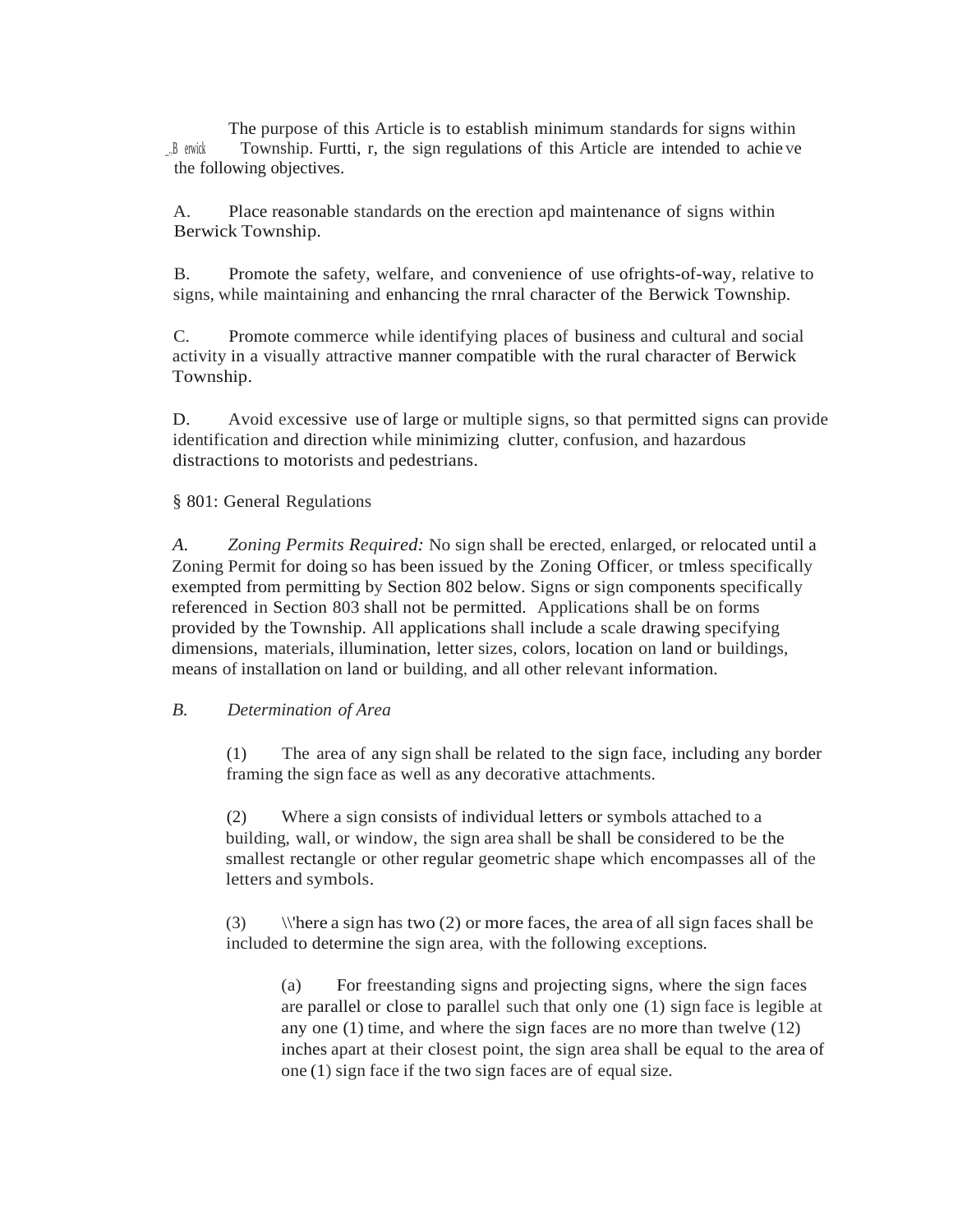$(b)$ . For freestanding s gns and projecting signs wp.ere the sign faces are parallel or close to parallel such that only one (1) sign face is legible at any one (1) time, and where the sign faces are no more than twelve (12) inches apart at their closest point, the sign area shall be equal to the area of the larger sign face if the two sign faces are of unequal size.

(c) For Sandwich Board Signs, the sign area shall be equal to the area of one (1) sign face of the two sign faces are of equal size or shall be equal to the area of the larger sign face if the two sign faces are of unequal size.

### *C Sign Location and Placement*

(1) No sign shall be located so as to interfere with required intersection sight distances as set forth by the Berwick Township Subdivision and Land Development Ordinance.

(2) No sign shall be located within the intersection clear sight triangle as set forth by the Berwick Township Subdivision and Land Development Ordinance.

(3) No sign, other than Governmental Signs and projecting signs installed over public sidewalks, as regulated by this article, shall be located within the right-of-way of any public or private street.

(4) No sign, other than projecting sign, shall project over a public sidewalk or path. Where a projecting sign extends over a public sidewalk or path, the projecting sign shall be erected such that the lowest point of the sign is located no less than eight (8) feet above the public sidewalk or path.

(5) No projecting sign shall project more than three (3) feet from the wall to which the sign is mounted.

(6) Wall signs shall be installed parallel to the wall to which such signs are mounted. No pa.ii of any wall sign shall extend more than twelve (12) inches from the wall to which the sign is mounted.

(7) Signs, including adve1iisements, bills, notices, cards, and posters, shall not be painted, pasted, branded, stamped, or in any mam1er placed on or attached to an tree, street light, or utility pole.

### *D. Illumination*

(I) Flashing, rotating, festoon, and intermittent lights shall not be permitted, except for public service information including time, date, temperature, weather, or traffic conditions.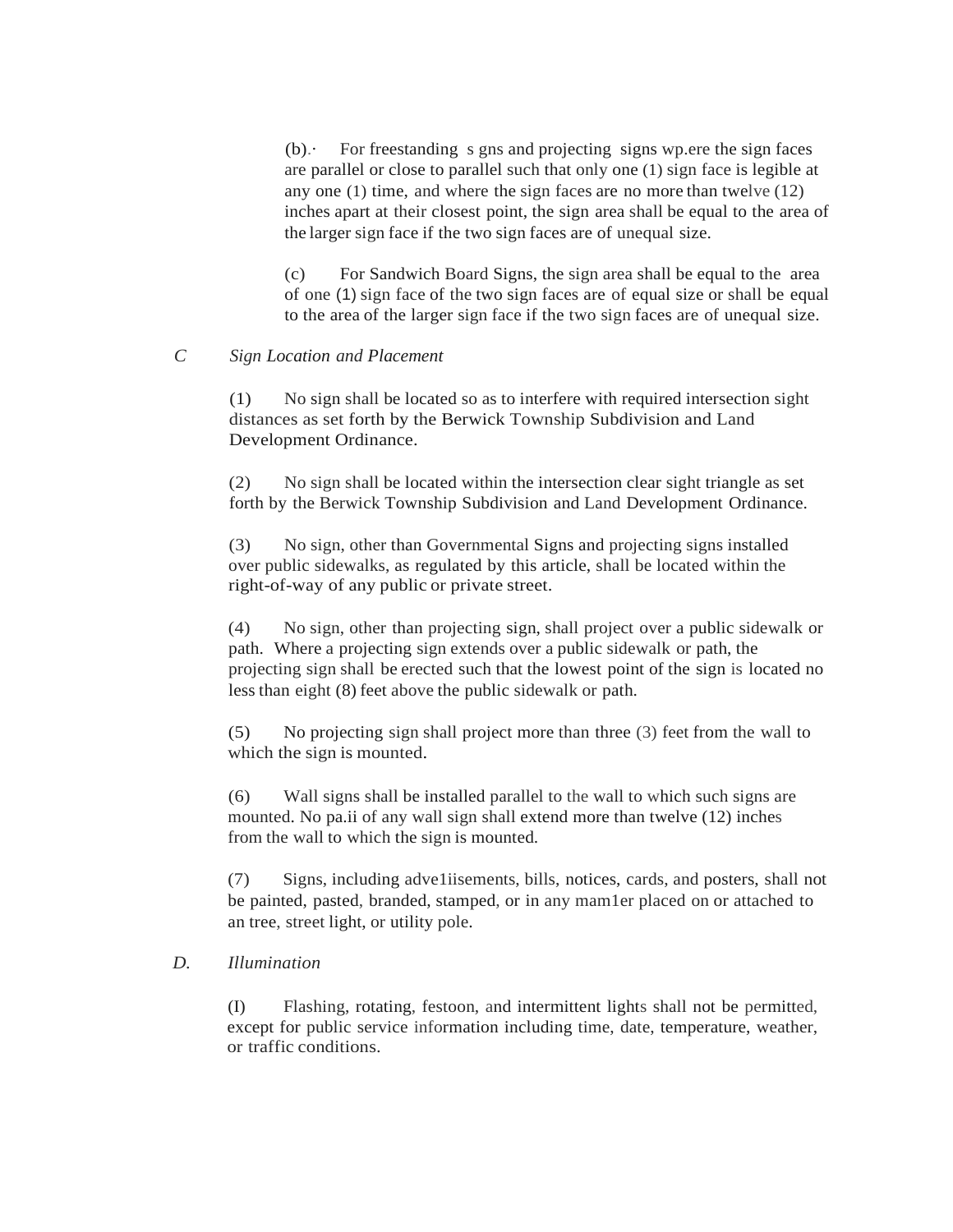(2) Signs may be interior lighted with non-glaring lights or may be . •. illuminated by floodlights or spotlights shielded so th e isno direct light transmitted to other properties or public rights-of-way.

*E. Construction and Maintenance:* Sign shall be constructed of durable materials, maintained in good condition, and not allowed to become dilapidated.

### § 802: General Regulations by Zoning District

The following standards shall define, by Zoning District, the total number of signs per property, the cumulative area of signs per proposed, and related standards that shall be applied on an individual property basis.

*A. Applicability:* The standards of Section 802 are applied according to the following parameters.

I. Sign Types: Section 802 shall be applied to all freestanding signs for which issuance of a Zoning Pennit is required in accordance with Section 803, with the exception of Billboard Signs and Electronic Billboard Signs. Billboard Signs and Electronic Billboard Signs shall not contribute to the cumulative sign authorization for a given property.

2. Property and Use of Property: Section 802 shall be interpreted as establishing the cumulative standards for freestanding signs for the property and the established principal use of the property. Where a property contains more than one (1) principal use, Section 802 shall be interpreted as establishing the cumulative standards for freestanding signs for each principal use of a property.

3. Signs Associated with Multiple Uses: Freestanding signs associated with a property developed with multiple component uses shall be handled exclusive of the cumulative standards of this section. Freestanding signs for a property developed with multiple component uses include Sign Types P-8A, P-8B, and P-9 as defined and authorized in Table 803-1.

*B. Requirements:* The following general standards for each zoning district are hereby established as follows.

I. EC District

a. Maximum Cumulative Sign Area: Three Hundred (300) square feet.

- b. Maximum Total Number of Signs: Ten (10).
- 2. HC District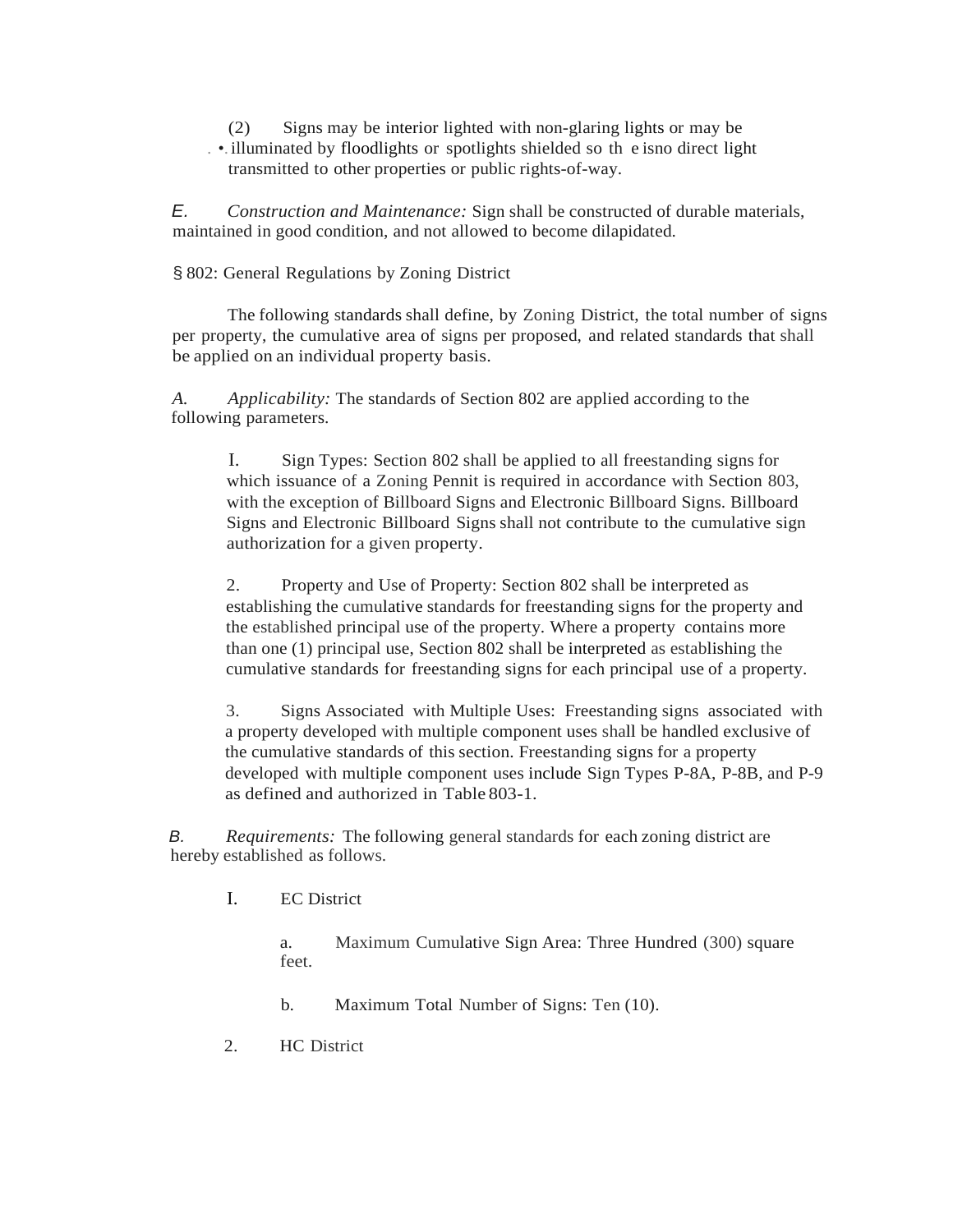a. Maximum Cumulative Sign Area: Three Hundred (300) square feet.

- b. Maxi1mu11 Total Number of Signs: Ten (10).
- 3. LMU District
	- a. Maximum Cumulative Sign Area: Two Hundred (200) square feet.
	- b. Maximum Total Number of Signs: Eight (8).
- 4. R-3 District
	- a. Maximum Cumulative Sign Area: One Hundred (100) square feet.
	- b. Maximum Total Number of Signs: Six (6).
- 5. R-1 and R-2 Districts
	- a. Maximwn Cumulative Sign Area: Forty (40) square feet.
	- b. Maximum Total Number of Signs: Four (4)
- 6. RC and RR Districts
	- a. Maximum Cumulative Sign Area: Fifty (50) square feet.
	- b. Maximum Total Number of Signs: Five (5).

§ 803: Signs Permitted by Type and Zoning District

*A. Permanent Signs:* Types of pennanent signs authorized in Berwick Township, the zoning distTicts where such permanent signs are authorized, and whether such permanent signs require the issuance of a Berwick Township Zoning Permit, are defined in Table 803-1.

*B. Tempora,y Signs:* Types oftempora1y signs authorized in Berwick Township, the zoning districts where such temporaiy signs are autho1ized, and whether such temporary signs require the issuance of a Ben:vick Township Zoning Permit, are defined in Table 803-2.

§ 804: Sign Regulations

The following regulations shall be applied to the specific sign types listed.

*A. Public I Semi-Public Use Signs*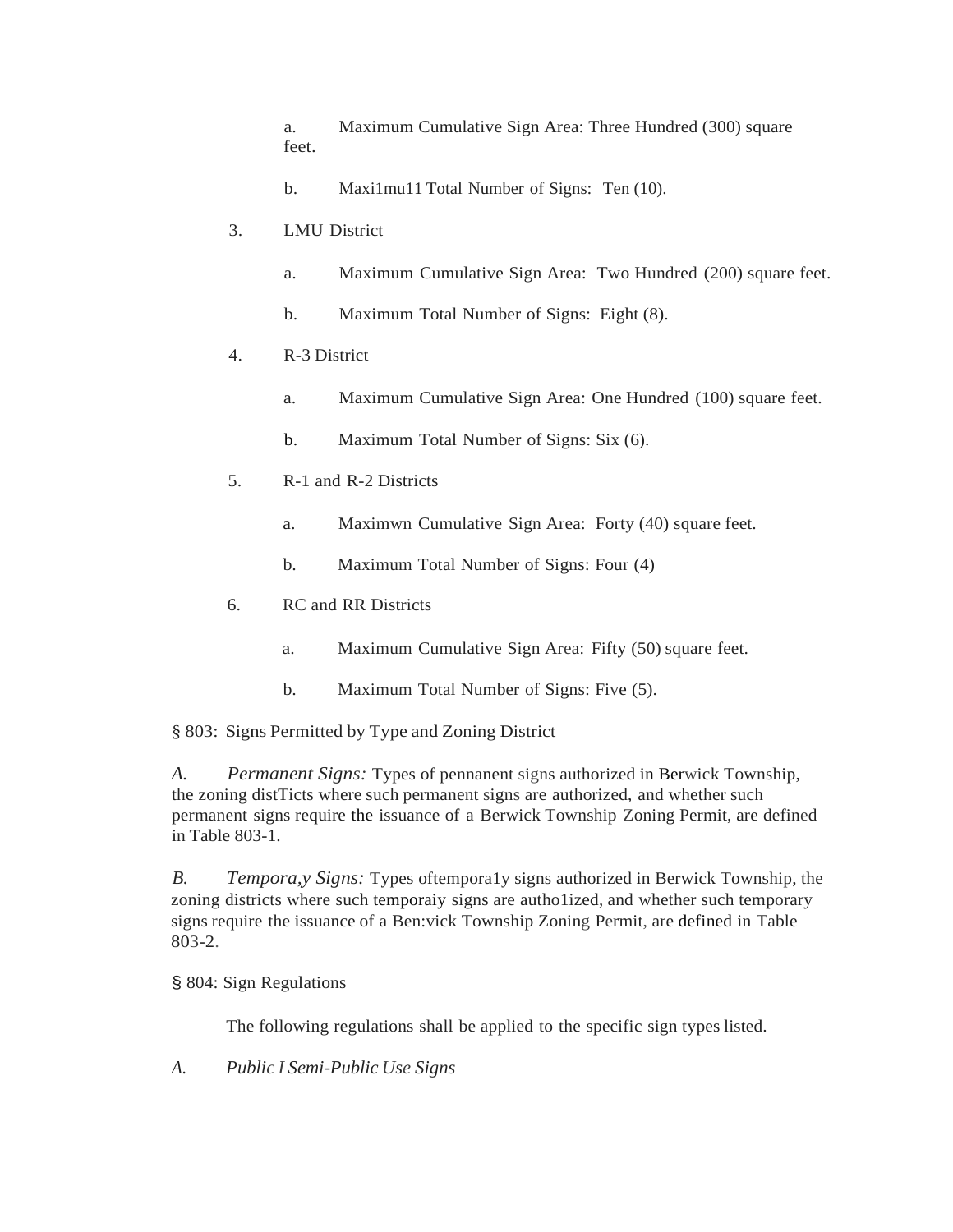1. Maximum Number Permitted: One (1) per lo frontage.

2. Maximum Sign Area: Cumulative of twenty (20) square feet for all permitted signs.

3. Standards for Freestanding Signs: The following standards shall be applied to freestanding signs.

- a. Maximum Setback from Street Right-of-Way: Ten (10) feet.
- b. Maximum Sign Height: Ten (10) feet.

4. Standards for Attached Signs: The following standards shall be applied to attached signs.

a. Maximum Sign Height: Height of building.

# *B. Memorial I Historic Signs*

- 1. Maximum Number Permitted: One (1) per event.
- 2. Maximum Sign Area: Six (6) square feet.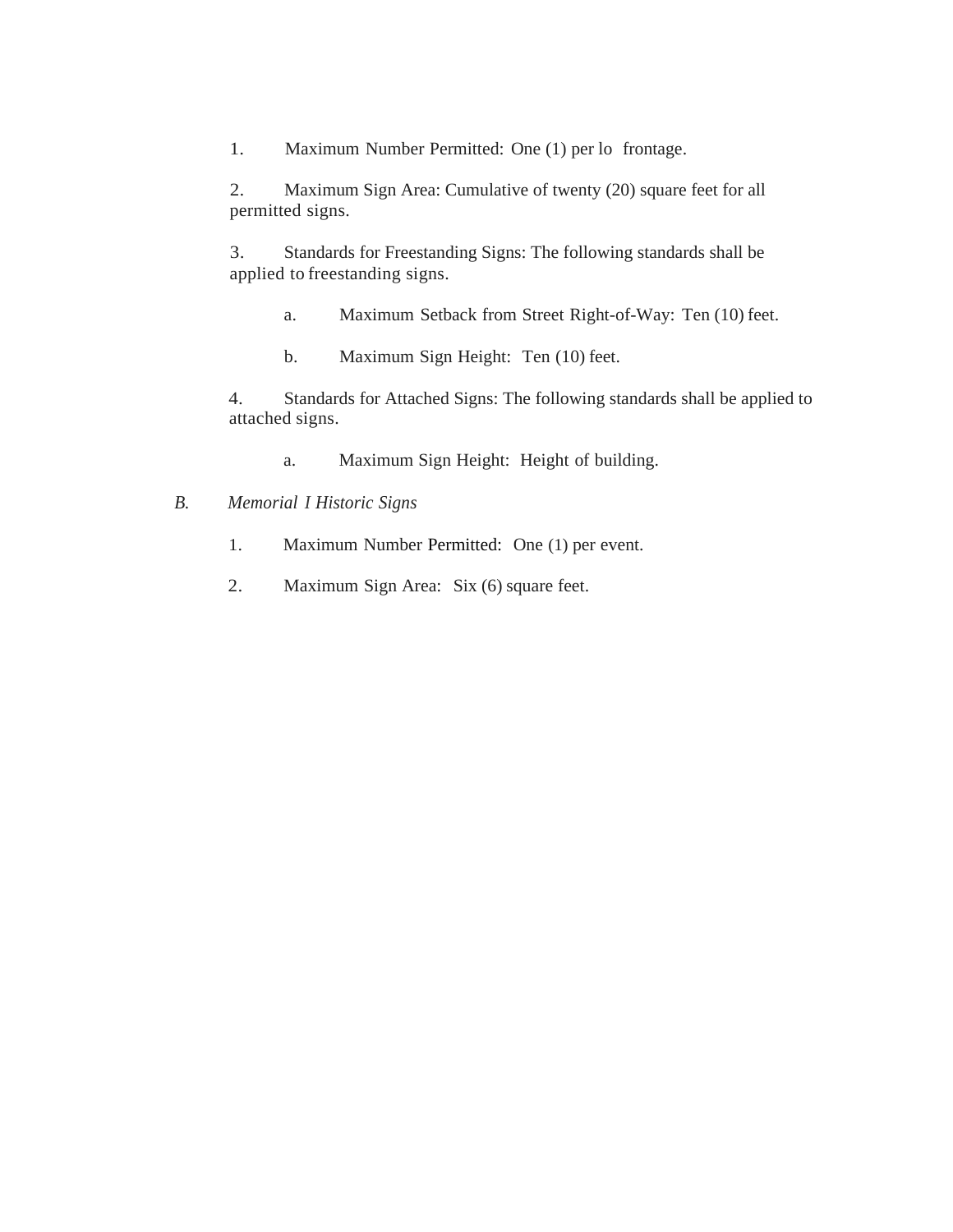| Zoning District        |           |             |                |                |                 |             |             |             |               |
|------------------------|-----------|-------------|----------------|----------------|-----------------|-------------|-------------|-------------|---------------|
| S <sub>1</sub> gn Type | <b>RC</b> | <b>RR</b>   | $R+$           | R <sub>2</sub> | R <sub>3</sub>  | LMU HC      |             | EC          | Standards     |
| Pennanent              |           |             |                |                |                 |             |             |             |               |
|                        |           |             |                |                |                 |             |             |             |               |
| $P-1$                  | <b>PN</b> | PN          | PN             | <b>PN</b>      | PN              | PN          | PN          | PN          |               |
| $P-2$                  | pp        | pp          | pp             | pp             | PP              | pp          | pp          | pp          | Section 804.A |
| $P-3$                  | pp        | pp          | pp             | pp             | pp              | pp          | pp          | pp          | Section 804.B |
| $P-4$                  | <b>PN</b> | PN          | PN             | <b>PN</b>      | PN              | PN          | PN          | PN          | Section 804.C |
| $P-5$                  | PN        | <b>PN</b>   | PN             | <b>PN</b>      | <b>PN</b>       | PN          | PN          | PN          | Section 804.D |
| $P-6$                  | PN        | PN          | PN             | <b>PN</b>      | PN              | PN          | PN          | PN          | Section 804.E |
| $P-7A$                 | pp        | pp          | pp             | pp             | pp              | PP          | pp          | pp          | Section 804.F |
| $P-7E$                 | pp        | pp          | PP             | pp             | pp              | pp          | pp          | pp          | Section 804.G |
| $P-7F$                 | pp        | $\mathbf N$ | $\overline{N}$ | $\overline{N}$ | $\overline{PP}$ | pp          | $\mathbf N$ | ${\bf N}$   | Section 804.H |
| $P-8A$                 | N         | N           | N              | $\overline{N}$ | pp              | N           | pp          | pp          | Section 804.I |
| $P-8B$                 | N         | N           | N              | N              | ${\bf N}$       | N           | pp          | pp          | Section 804.J |
| $P-8C$                 | N         | N           | N              | N              | pp              | $\mathbf N$ | pp          | pp          | Section 804.K |
| $P-9$                  | pp        | pp          | pp             | pp             | pp              | pp          | N           | $\mathbf N$ | Section 804.L |
| $P-10A$                | N         | $\mathbf N$ | N              | N              | N               | N           | pp          | pp          | Section 804.M |
| $P-10B$                | N         | N           | $\overline{N}$ | $\overline{N}$ | N               | N           | pp          | pp          | Section 804.N |
| $P-11$                 | pp        | pp          | pp             | pp             | pp              | pp          | pp          | pp          | Section 804.0 |
| $P-12$                 | PN        | PN          | PN             | <b>PN</b>      | <b>PN</b>       | PN          | <b>PN</b>   | PN          | Section 804.P |
| $P-13$                 | pp        | pp          | pp             | pp             | pp              | pp          | pp          | pp          | Section 804.0 |
| $P-14$                 | pp        | pp          | PP             | pp             | pp              | pp          | pp          | pp          | Section 804.R |
|                        |           |             |                |                |                 |             |             |             |               |

# Table 803-1: Pem1anent Signs

# **Legend**

# Zoning Dis!Tict Abbreviations-Sign Types

| Rural Conservation<br>Rural Residential<br>Residential Low Density<br>Village Residential Density<br><b>Residential Community</b><br>Limited Mixed-Use<br>Highway Commercial<br><b>Employment Center</b><br>Abbreviations - Sign Authorization | RC<br>RR.<br>$R-1$<br>$R-2$<br>$R-3$<br>LMU<br>HC<br>EC | $P-1$<br>$P-2$<br>$P-3$<br>$P-4$<br>$P-5$<br>$P-6$<br>$P-7A$<br>$P-7E$<br>$P-7F$<br>$P-8A$<br>$P-8B$ | Governmental Sign<br>Public/Semi-Public Use Sign<br>Memorial / Historic Sign<br>Residential Owner Sign<br>Incidental Sign<br>Directional Sign<br>Individual Business Sign-Attached<br>Individual Business Sign - Entrance<br>Individual Business Sign - Freestanding<br>Directory Sign-Complex<br>Complex Sign |
|------------------------------------------------------------------------------------------------------------------------------------------------------------------------------------------------------------------------------------------------|---------------------------------------------------------|------------------------------------------------------------------------------------------------------|----------------------------------------------------------------------------------------------------------------------------------------------------------------------------------------------------------------------------------------------------------------------------------------------------------------|
| <b>PP</b><br>Sign Permitted / Zoning Pennit Required<br>Sign Permitted / Zoning Pem1it Not Required<br><b>PN</b><br>N<br>Sign Not Permitted                                                                                                    |                                                         | $P-8C$<br>$P-9$<br>P-JOA<br>P-IOB<br>$P-1I$<br>$P-12$<br>$P-13$<br>$P-14$                            | Individual Business Sign • Complex<br>Residential Development Sign<br><b>Billboard Sign</b><br>Electronic Billboard Sign<br>Electronic Message Center<br>Flag<br>Feather Flag<br>Banner Sign                                                                                                                   |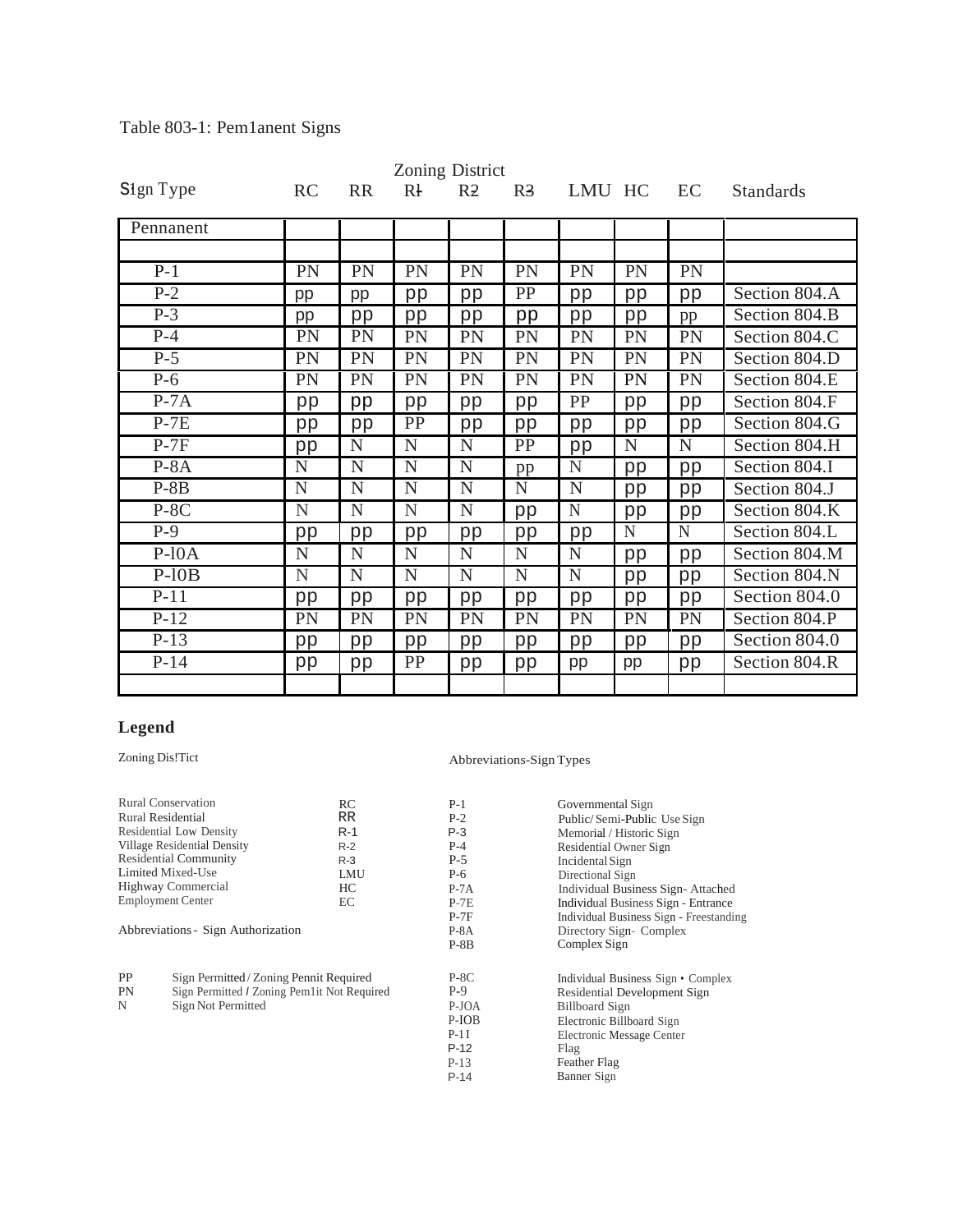# S1gn T ype Zoning District

|           | <b>RC</b> | <b>RR</b> | Rł | R <sub>2</sub> | R <sub>3</sub> | LMU | HC. | EC. | <b>Standards</b> |
|-----------|-----------|-----------|----|----------------|----------------|-----|-----|-----|------------------|
| Temporary |           |           |    |                |                |     |     |     |                  |
|           |           |           |    |                |                |     |     |     |                  |
| T-IA      | PN        | ΡN        | PN | PN             | PN             | PN  | PN  | PN  | Section 804.S    |
| $T-1B$    | N         | N         | N  | N              | $\mathbf N$    | pp  | pp  | pp  | Section 804.T    |
| $T-2$     | ΡN        | PN        | ΡN | PN             | PN             | PN  | PN  | PN  | Section 804.U    |
| $T-2A$    | PN        | ΡN        | ΡN | PN             | PN             | ΡN  | PN  | ΡN  | Section 804.V    |
| $T-3$     | pp        | pp        | ΡP | pp             | pp             | pp  | pp  | pp  | Section 804.W    |
| $T-4$     | pp        | pp        | pp | pp             | pp             | pp  | pp  | pp  | Section 804.X    |
| $T-5$     | ΡN        | N         | N  | N              | N              | ΡN  | N   | N   | Section 804.Y    |
| $T-6$     | PN        | PN        | PN | PN             | PN             | PN  | PN  | ΡN  | Section 804.Z    |
| $T-7$     | pp        | pp        | pp | pp             | pp             | pp  | pp  | pp  | Section 804.AA   |
| $T-8$     | ΡN        | ΡN        | ΡN | ΡN             | ΡN             | ΡN  | ΡN  | ΡN  | Section 804.BB   |
| $T-9A$    | ΡN        | ΡN        | PN | ΡN             | PN             | PN  | ΡN  | ΡN  | Section 804.CC   |
| $T-9B$    | PP        | pp        | pp | pp             | pp             | pp  | pp  | pp  | Section 804.DD   |
| $T-10$    | N         | N         | N  | N              | PN             | ΡN  | ΡN  | ΡN  | Section 804.EE   |
|           |           |           |    |                |                |     |     |     |                  |

# **Legend**

# Zoning District Abbreviations - Sign Types

| <b>Rural Conservation</b>    | RC        | T-IA   | Contractor Sign - Small          |
|------------------------------|-----------|--------|----------------------------------|
| Rural Residential            | <b>RR</b> | $T-!B$ | Contractor Sign - Large          |
| Residential Low Density      | $R-1$     | $T-2$  | Real Estate Sign                 |
| Village Residential Density  | $R-2$     | $T-2A$ | Open House Sign                  |
| <b>Residential Community</b> | $R-3$     | $T-3$  | Development Announcement Sign    |
| Limited Mixed-Use            | LMU       | $T-4$  | Grand Opening Sign               |
| Highway Commercial           | HC        | $T-5$  | Agricu Itural Products Sale Sign |
| Employment Center            | EС        | T-6    | Off-Premise Direction Sign       |
|                              |           | $T-7$  | Special Event Sign               |
|                              |           | $T-8$  | Garage Sale Sign                 |
|                              |           | $T-9A$ | Political Sign - Small           |
|                              |           | $T-9B$ | Political Sign - Large           |
|                              |           | $T-10$ | Sandwich Board Sign              |
|                              |           |        |                                  |

Abbreviations - Sign Authori zation

PP Sign Permitted/ Zoning Pennit Required

- PN Sign Permitted *I* Zoning Permit Not Required
- N Sign Not Permitted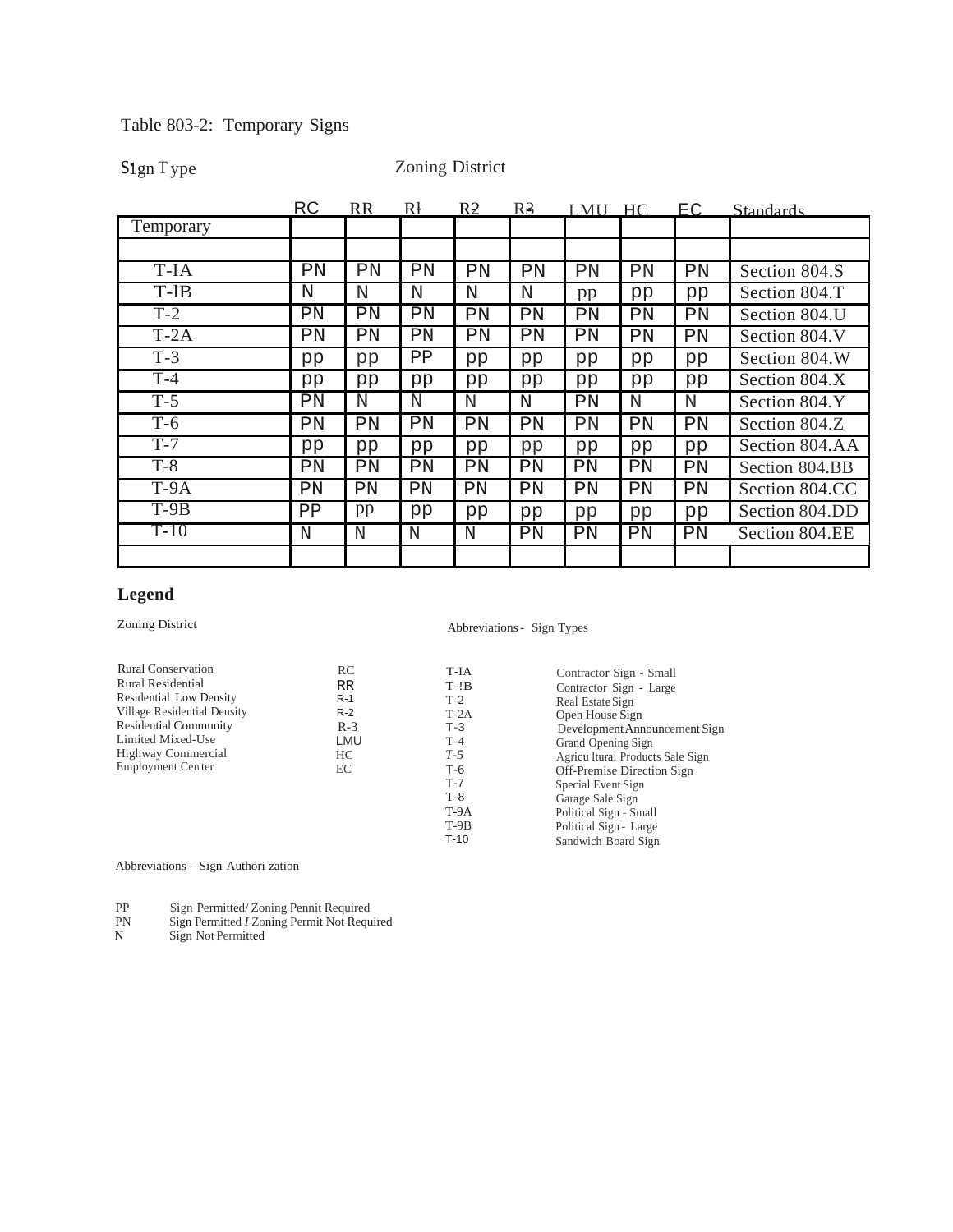3. Standards for Freestanding Signs: The following standards shall be applied to freestanding signs.

- a. Maximum Setback from Street Right-of-Way: Five (5) feet.
- b. Maximum Sign Height: Ten (10) feet.
- *C Residential Owner Signs*
	- 1. Maximum Number Permitted: One (1) per dwelling unit.
	- 2. Maximum Sign Area: Three (3) square feet.

3. Standards for Freestanding Signs: The following standards shall be applied to freestanding signs.

- a. Maximum Setback from Street Right-of-Way: Five (5) feet.
- b. Maximum Sign Height: Six (6) feet.

### *D. Incidental Signs*

1. Standards for Freestanding Signs: The following standards shall be applied to :freestanding signs.

- a. Maximum Sign Area: Two (2) square feet.
- b. Maximum Setback from Street Right-of-Way: Five (5) feet.
- c. Maximum Sign Height: Six (6) feet.

2. Standards for Attached Signs: The following standards shall be applied to attached signs.

- a. Maximum Sign Area: Two (2) square feet.
- b. Maximum Sign Height: Height of building.

# *E. Directional Signs:*

1. Maximum Number Permitted: One (1) per lot frontage.

2. Standards for Freestanding Signs: The following standards shall be applied to freestanding signs.

a. Maximum Sign Area: Two (2) square feet.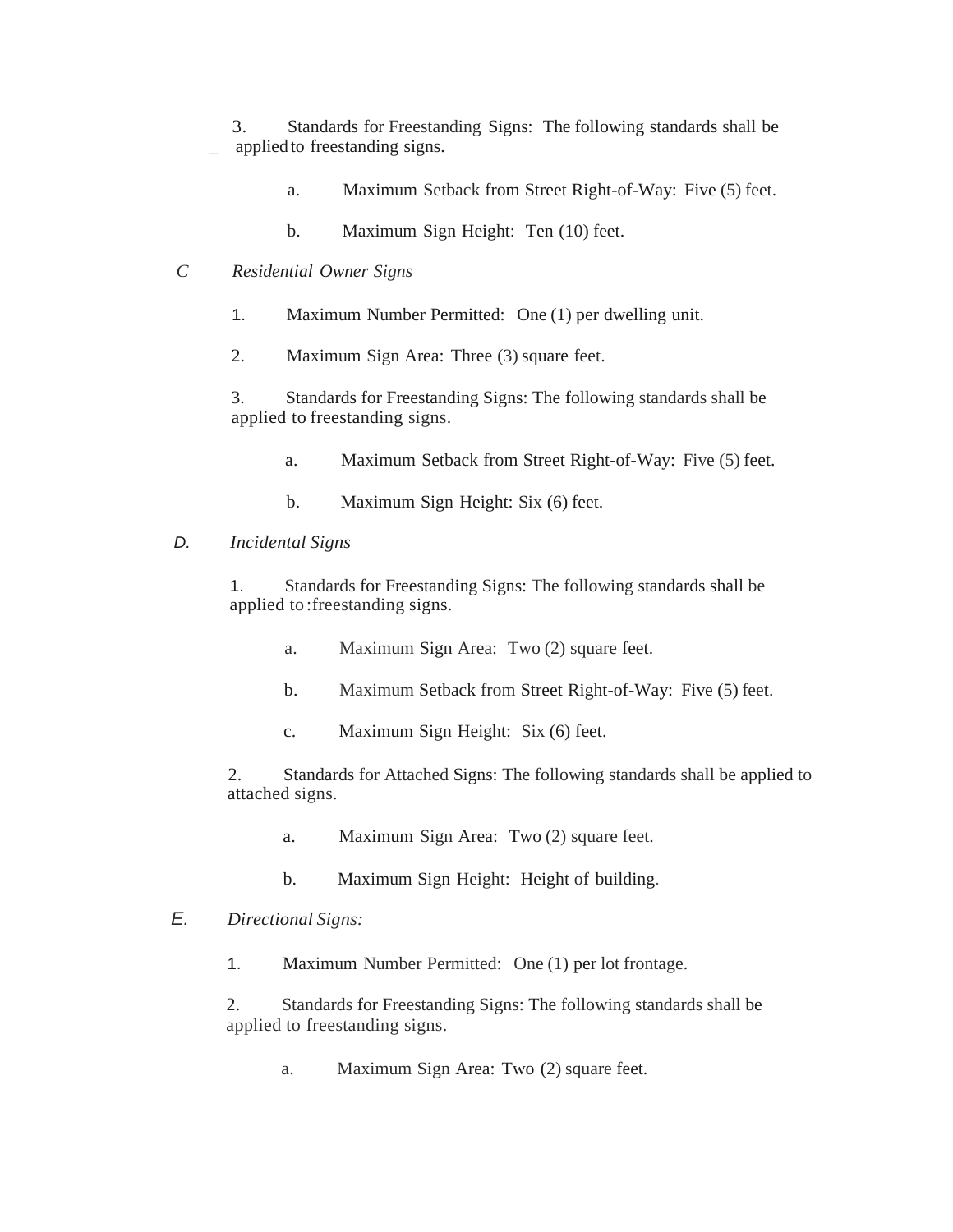- b. Maximum Setback from Street Right-of-Way: Two (2) feet.
- c. Maximum Sign Height: Six (6) feet.

2. Standards for Attached Signs: The following standards shall be applied to attached signs.

- a. Maximum Sign Area: Two (2) square feet.
- b. Maximum Sign Height: Height of building.
- *F Individual Business Signs Attached*
	- I. Maximum Nwnber Permitted: One (I) per lot frontage.
	- 2. Maximum Sign Area:
		- a. R-1 and R-2 Districts: Two (2) square feet.
		- b. RC, RR, R-3, and LMU Districts: Twenty (20) square feet.

c. HC and EC Districts: Fifty percent (50%) of the total area of the wall to which the sign is attached provided, however, that the sign area shall not exceed One Hundred Fifty (150) square feet.

- 3. Maximum Sign Height: Height of building.
- *G. Individual Business Signs Entrance* 
	- 1. Maximum Number Permitted: One (1) per side or rear entrance.
	- 2. Maximum Sign Area: Six (6) square feet.
	- 3. Maximum Sign Height: Height of side or rear entrance.
- *H. Individual Business Signs Freestanding*
	- 1. Maximum Number Permitted: One (1) per lot frontage.
	- 2. Maximum Sign Area:
		- a. R-1 and R-2 Districts: Two (2) square feet.
		- b. RC, RR, R-3, and LMU Districts: Twenty (20) square feet.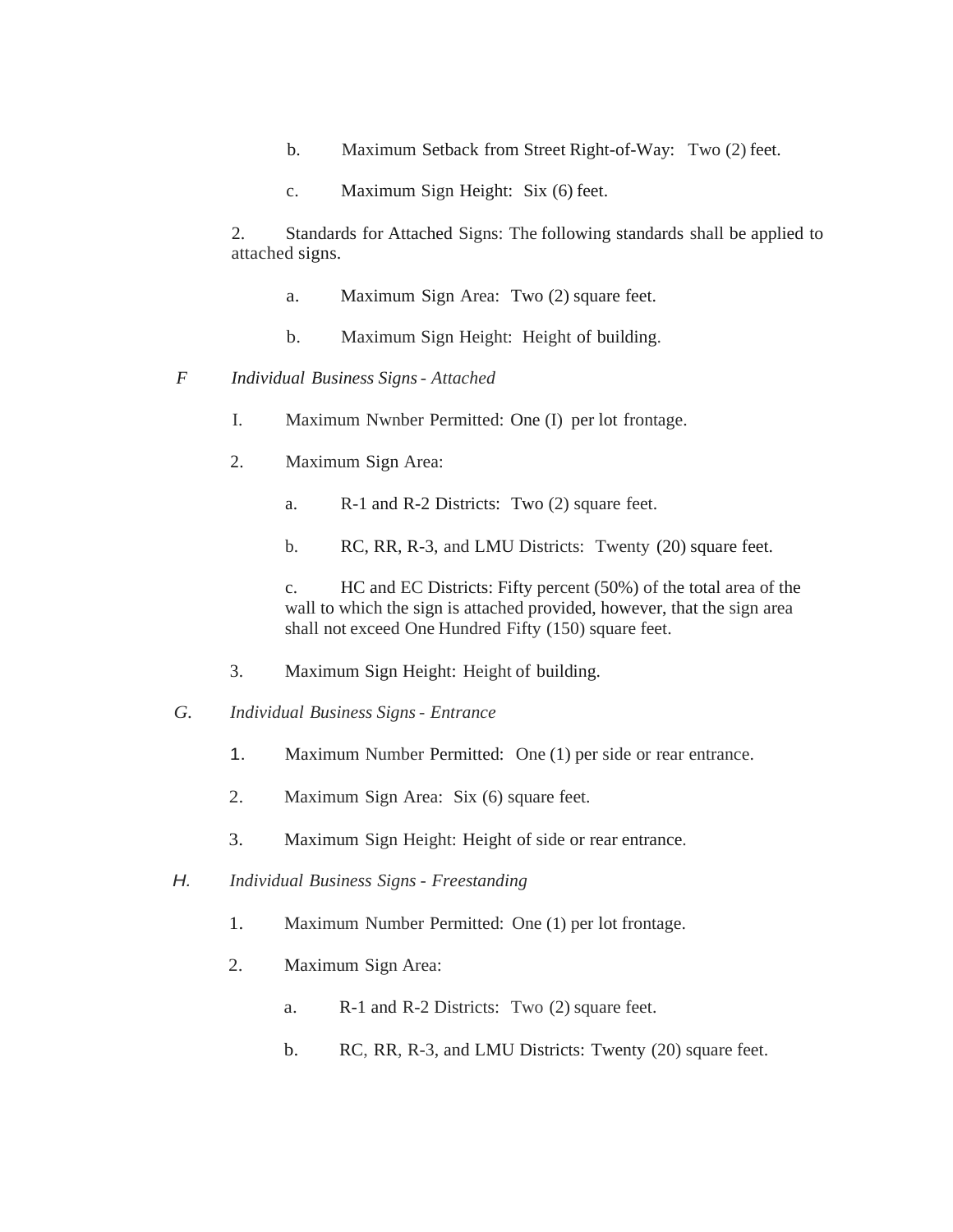c. HC and EC Districts: One (1) square foot per Two and One-Half (2.5) feet of lot fronta,ge p royided, however, that the sign area shall not *.:* 2010年11月 exceed One Hundred Fifty (150) square feet.

- 3. Maximum Setback from Street Right-of-Way: Ten (10) feet.
- 4. Maximum Sign Height
	- a. R-1 and R-2 Districts: Six (6) feet.
	- b. RC, RR, R-3, and LMU Districts: Ten (10) feet.
	- c. HC and EC Districts: Twenty-five (25) feet.
- *I. Directory Sign Complex*
	- 1. Maximum Number Permitted-One (1) per entrance.
	- 2. Maximmn Sign Area: Six (6) square feet.
	- 3. Maximmn Sign Height: Height of entrance.
- *J. Complex Sign*
	- 1. Standards for Freestanding Signs
		- a. Maximmn Number Permitted- One (1) per lot frontage.
		- b. Maximum Sign Area: One Hundred Fifty (150)·square feet.
		- c. Maximum Setback from Street Right-of-Way: Fifteen (15) feet.
		- d. Maximum Sign Height: Fifteen (15) feet.
	- 2. Standards for Attached Signs
		- a. Maximum Number Permitted- One (1) per lot frontage.
		- b. Maximum Sign Area: Seventy-five (75) square feet.
		- c. Maximum Sign Height: Height of building.
- *K. Individual Business Sign Complex*
	- 1. Maximum Number Permitted One (1) per business.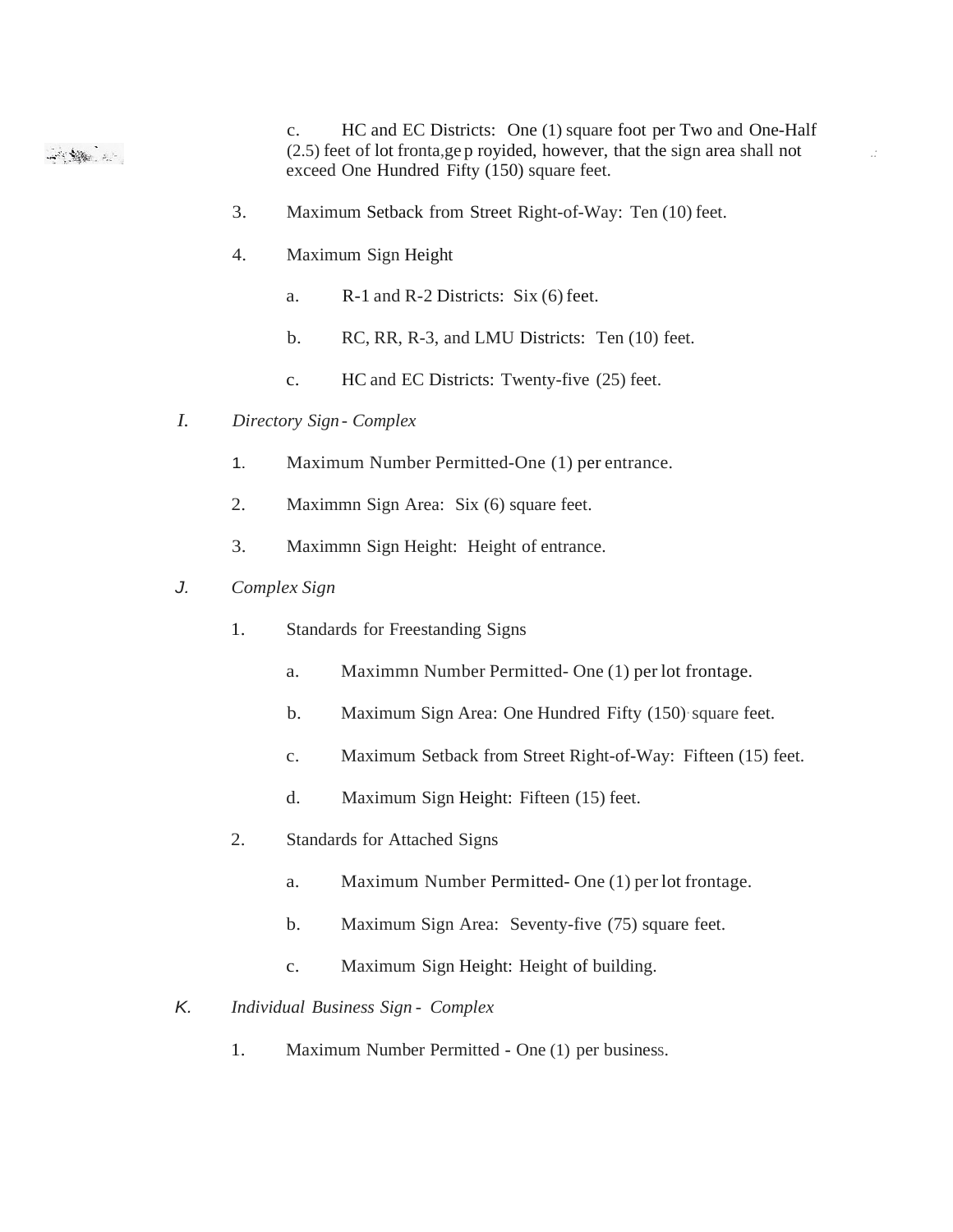2. Maximum Sign Area

a. R-3 District: Five percent (5%) of the ground floor area of the wall to which the sign is attached provided, however, that the sign area shall not exceed Twenty (20) square feet.

b. HC and EC Districts: Twenty (20) square feet.

3. Maximum Sign Height

a. R-3 District: Base of the second floor window sill, parapet, eave, or building fa ade in the case of a building with two or more stories. Height of building in the case of a single story building.

b. HC and EC Districts: Height of building.

*L. Residential Development Sign*

1. Maximum Number Permitted: One (1) per street entrance to the development.

- 2. Maximum Sign Area: Thirty (30) square feet.
- 3. Maximum Setback from Street Right-of-Way: Twenty (20) feet.
- 4. Maximum Sign Height: Ten (10) feet.

#### *Jvf. Billboard Sign*

- 1. Maximum Number Permitted: One (1) per lot.
- 2. Maximum Sign Area: Three hundred (300) square feet.
- 3. Maximum Dimensions
	- a. Vertical Dimension: Ten (10) feet.
	- b. Horizontal Dimension: Thirty (30) feet.
- 4. Minimum Setbacks
	- a. Street Right-of-Way: Thirty (30) feet.
	- b. Side and Rear Prope1ty Lines: Fifty (50) feet.
- 5. Maximum Sign Height: Forty (40) feet.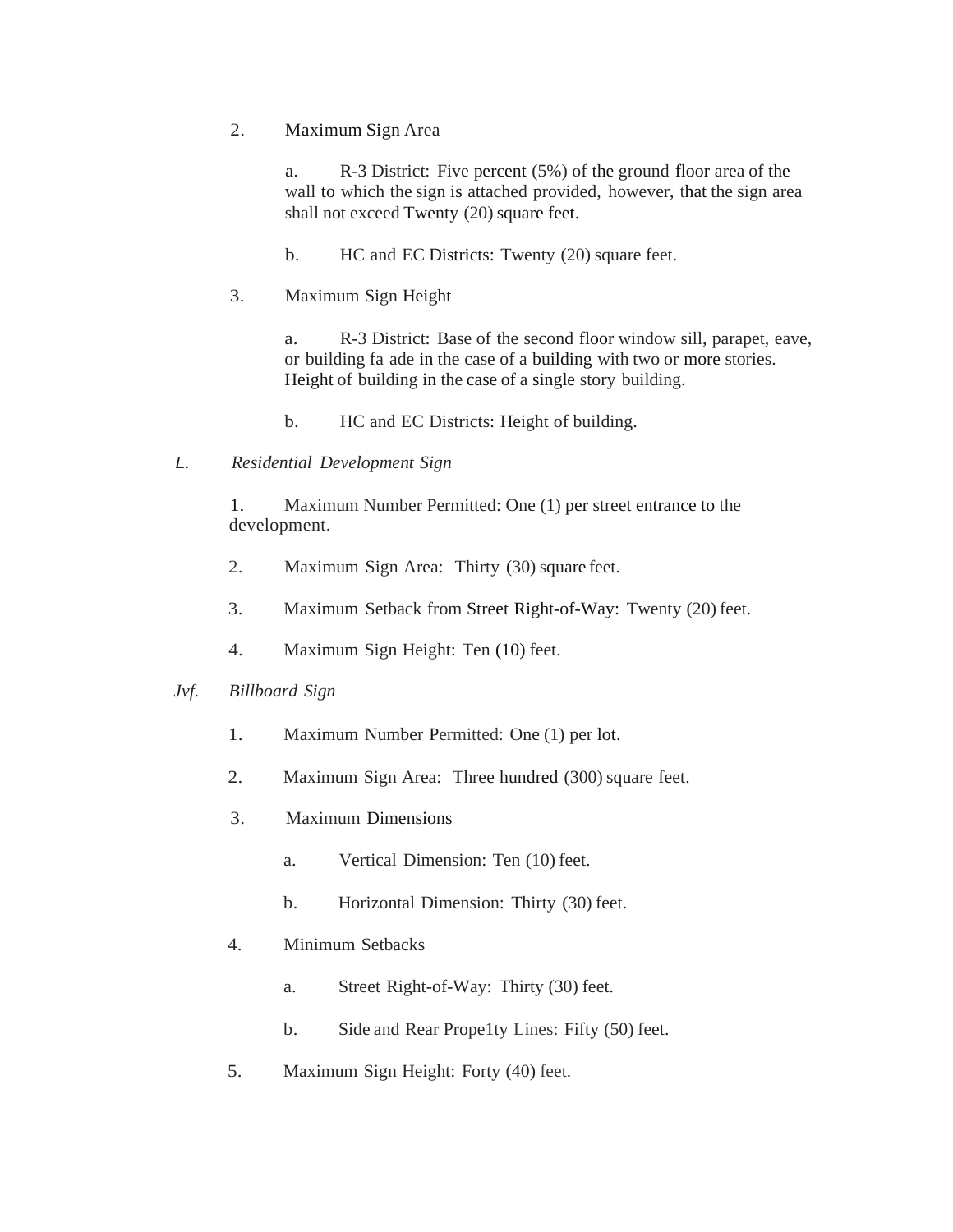### 6. Other Standards

a. No billboard sign shall contain more than one (1) sign face in any direction.

b. No billboard sign shall be pennitted to be erected on the roof of any building.

b. No billboard sign shall be pe1mitted to be erected within one thousand (1,000) feet of another billboard sign.

c. No billboard sign shall be permitted to be erected within one thousand (1,000) feet of a residential use or of any property within the RC, RR, R-1, R-2, R-3 or LMU Districts.

d. No billboard sign shall be illuminated in such a manner that it interferes with the effectiveness of or that obscures an official traffic sign, device, or signal.

e. No billboard sign shall obstruct the vision of motorists or of adjoining conm1ercial or industrial uses which depend on visibility for identification.

### *N Electronic Billboard Sign*

1. Electronic Billboard Signs shall be subject to all of the requirements of Section 803.M regarding Billboard Signs.

2. In addition, Electronic Billboard Signs shall be subject to the following regulations.

a. The Electronic Billboard shall not employ animated graphics or streaming video. The Electronic Billboard shall not employ text or images which flash, pulsate, move, or scroll. Each complete message must fit on one (1) screen.

b. Dwell Time: The minimum dwell time shall be based on the specific conditions at the proposed location of the Electronic Billboard. The minimum dwell time shall be eight (8) seconds or the time resulting from the following calculation, whichever is greater.

> (1) Dete1n1ine the greatest visibility distance along the road from which the Electronic Billboard becomes visible (in feet).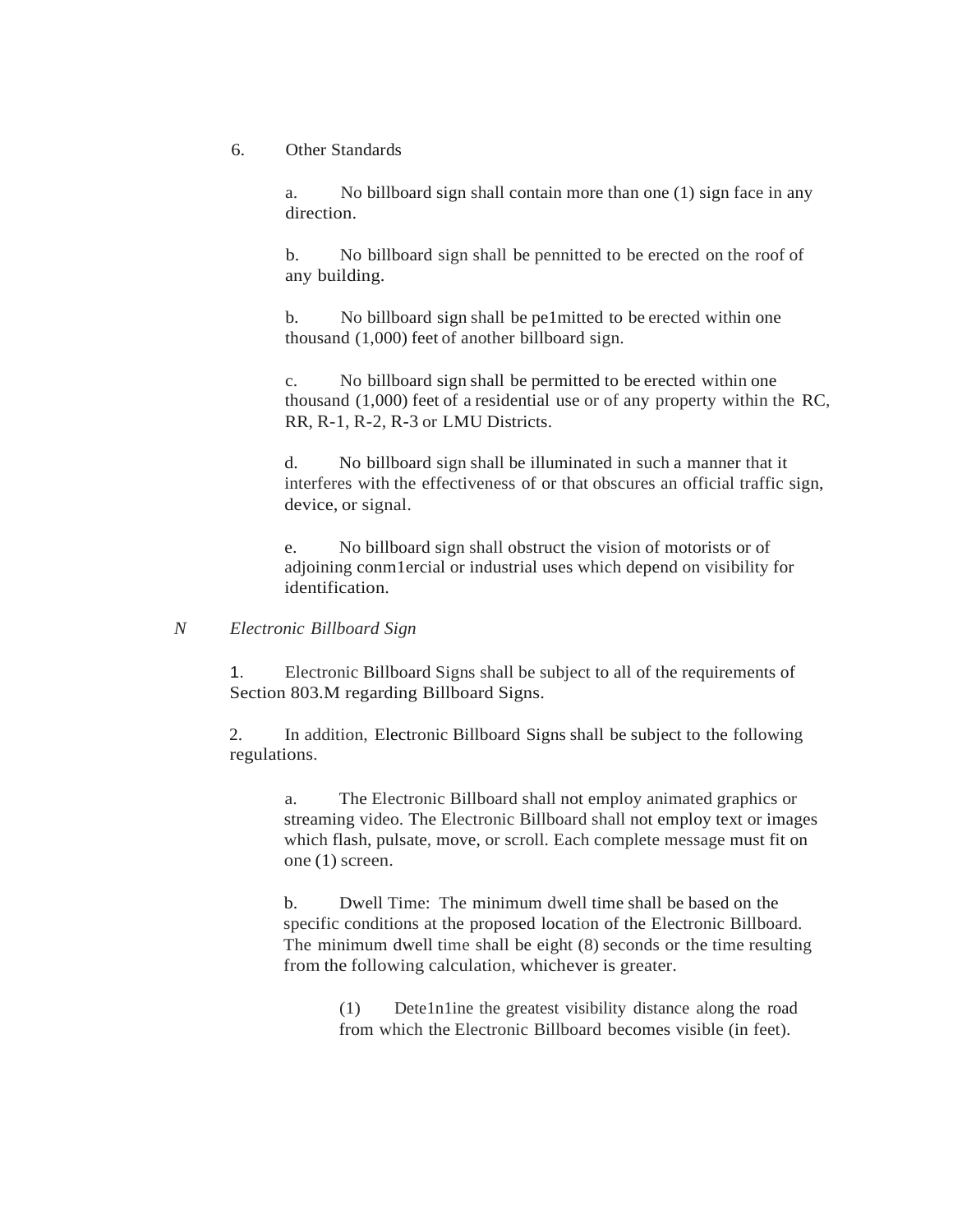(2) Calculate the road speed limit in feet/second. Todothis, multiply the road's posted speed limit (in miles/ hour) by 5,280, then divide by 3,600.

(3) Divide the visibility distance, from Part (1) above, by the speed limit (in feet/ second), from Part (2) above.

(4) Add ten percent (10%) to the time calculated in Part (3) above.

c. Message transitions on an Electronic Billboard shall occur instantly, and no transition graphics (for example, fades or dissolves) may be employed.

d. The Electronic Billboard shall be equipped with a default mechanism that will freeze the message when a malfunction in the electronic programming occurs.

e. Audio speakers on Electronic Billboards are prohibited.

f. Electronic Billboards shall not exceed a maximum illumination of five thousand (5,000) nits (candelas per square meter) during daylight hours and a maximum of two hundred fifty (250) nits (candelas per square meter) between dusk to dawn. The sign shall be equipped with an automatic dimmer control that produces a distinct illumination change from the higher allowed illumination level to the lower allowed illumination level for the time period between a half hour before sw1set and a half hour after sunrise.

g. The owner of every Electronic Billboard shall coordinate with local authorities to display, when appropriate, emergency information important to the traveling public including, but not limited to Amber Alerts or alerts concerning terrorist attacks or natural disasters. Emergency information messages shall remain in the advertising rotation according to the protocols of the agency that issues the information.

3. Conversion of an existing Billboard Sign to an Electronic Billboard Sign may be permitted subject to the following regulations.

a. The existing Billboard Sign is contemning in all aspects to the standards of Sections 803.M.l through 803.M.6. Under no circumstances will an existing, nonconfonn ing Billboard Sign be permitted to be converted to an Electronic Billboard Sign.

b. The proposed Electronic Billboard Sign shall conform to the standards of Section 803.M.7.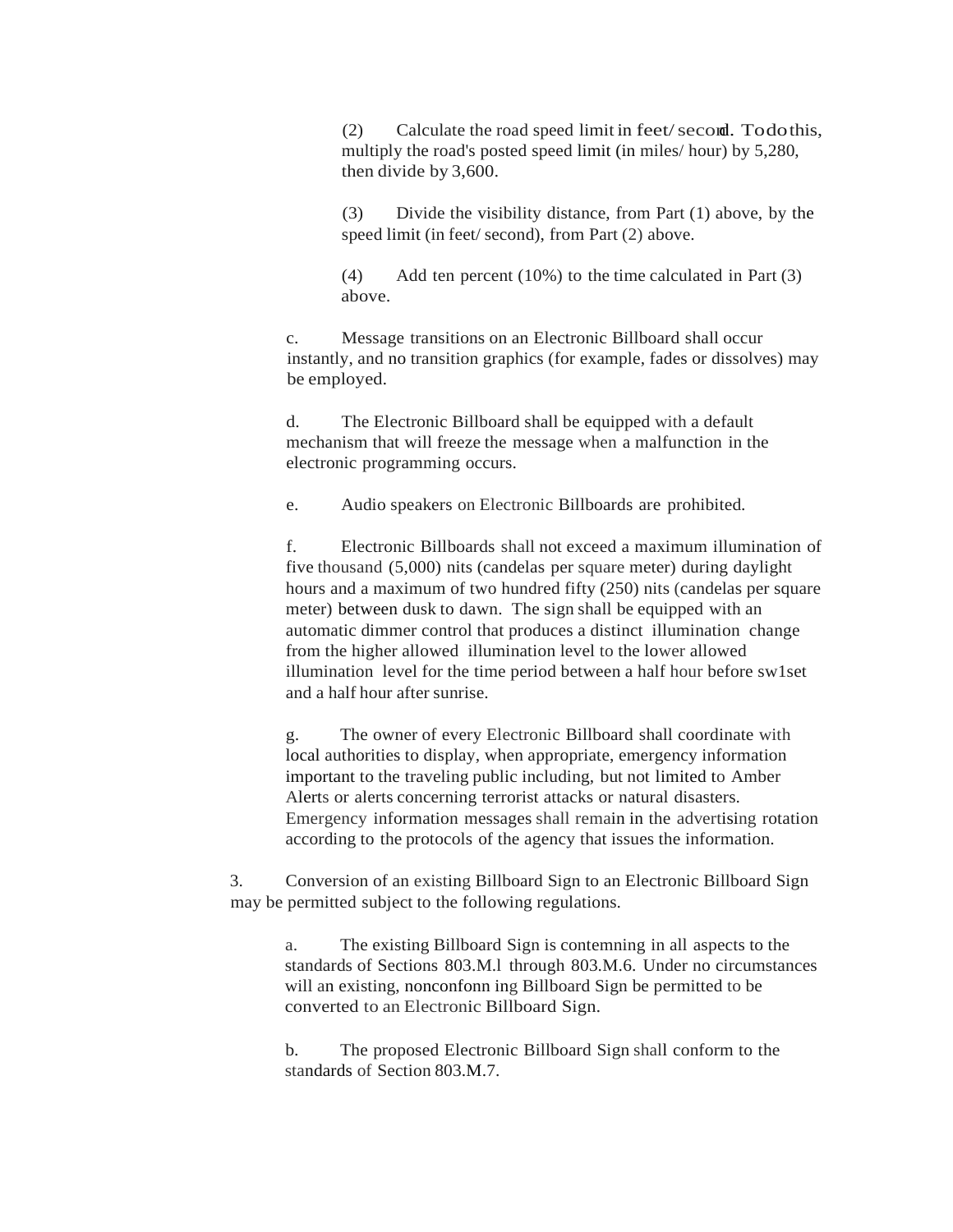# 0. *Electronic Message Center*

1. \Vhere Permitted: An Electronic Message Center shall be incorporated as a component of an existing or proposed P-1, P-2, P-7A, P-7F, or P-8B sign.

2. Maximum Number Permitted: One (I) per lot.

3. Maximum Area: The Electronic Message Center component shall not exceed more than fifty percent (50%) of the total sign area of the sign into which the Electronic Message Center is being incorporated, or exceed fifty percent (50%) of the maximum permitted size of the permitted sign area for that sign type, whichever is less.

4. Other Standards

a. The Electronic Message Center shall not employ animated graphics or streaming video. The Electronic Message Center shall not employ text or images which flash, pulsate, move, or scroll. Each complete message must fit on one (1) screen.

b. Any message on an Electronic Message Center shall have a minimum dwell time of eight (8) seconds.

c. Message transitions on an Electronic Message Center shall occur instantly, and no transition graphics (for example, fades or dissolves) may be employed.

d. The Electronic Message Center shall be equipped with a default mechanism that will freeze the message when a malfunction in the electronic programming occurs.

e. Audio speakers on Electronic Message Centers are prohibited.

f. Electronic Message Centers shall not exceed a maximum illumination of five thousand (5,000) nits (candelas per square meter) during daylight hours and a maximum of two hundred fifty (250) nits (candelas per square meter) between dusk to dawn. The sign shall be equipped with an automatic dimmer control that produces a distinct illumination change from the higher allowed illumination level to the lower allowed illumination level for the time period between a half hour before sunset and a half hour after sunrise.

g. The owner of every Electronic Message Center shall coordinate with local authorities to display, when appropriate, emergency information important to the traveling public including, but not limited to Amber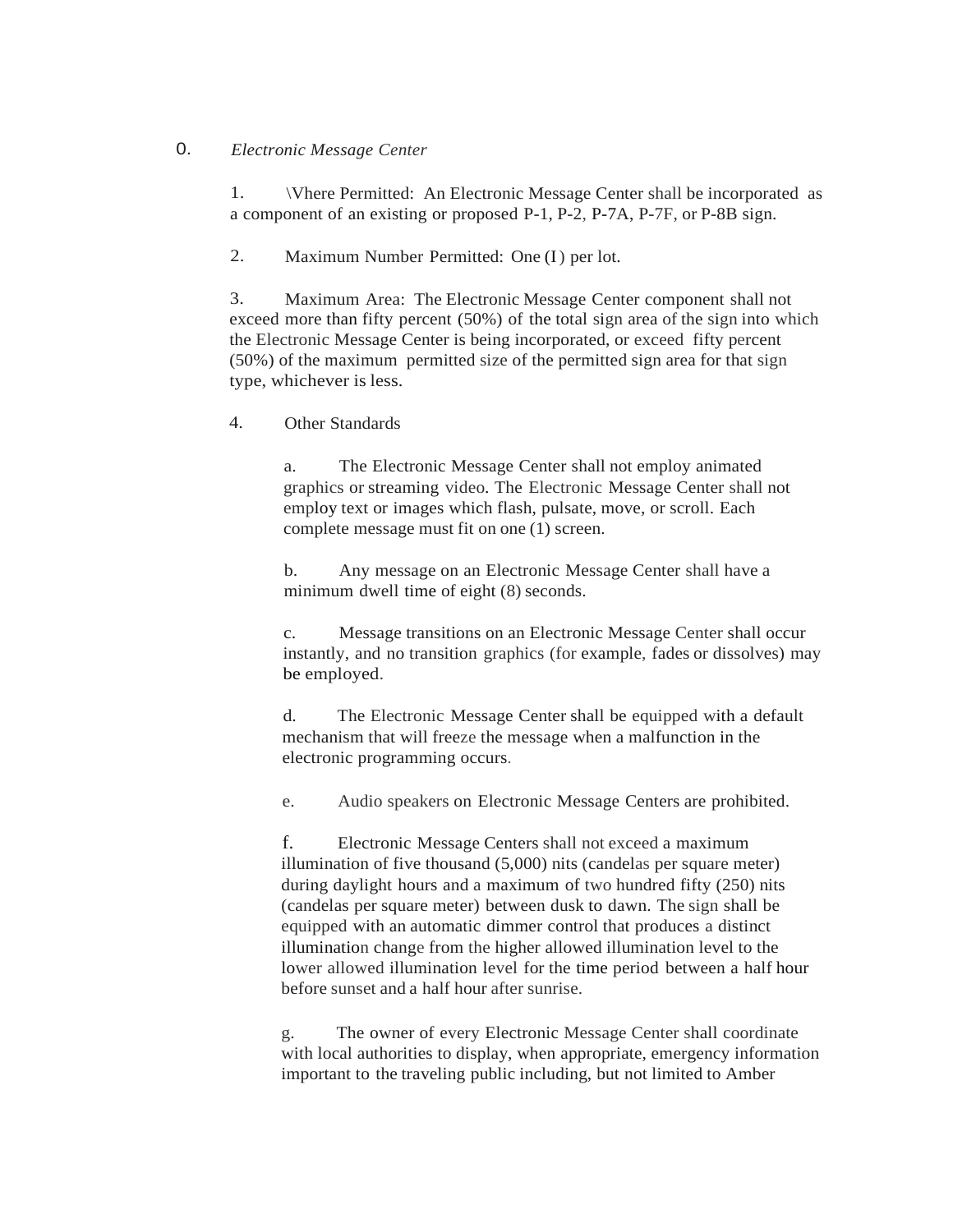Alerts or alerts concerning te1Torist attacks or natural disasters. Emergency information messages shall remain in the advertising rotation according to the protocols of the agency that issues the information.

*P. Flag*

1. Maximum Number Permitted: Three (3). Flags on residential property and under ten (10) square feet shall be exempt from this requirement.

- 2. Standards for Freestanding Signs.
	- a. Maximum Sign Area: Fifteen (15) square feet.
	- b. Minimum Setback from Street Right-of-Way: Five (5) feet.
	- c. Maximum Sign Height: Thirty (30) feet.
- 3. Standards for Attached Signs.
	- a. Maximum Sign Area: Fifteen (15) square feet.
	- b. Maximum Sign Height: Height of building.

4. Replacement: A flag shall be replaced once the flag becomes ripped or tattered.

*Q. Feather Flag*

1. Maximum Number Permitted: One (1) for every one hundred ( I00) feet of street frontage.

- 2. Standards
	- a. Maximum Sign Area: Twenty (20) square feet.
	- b. Minimum Setback from Street Right-of-Way: Five (5) feet.
	- c. Maximum Sign Height: Ten (10) feet.
	- d. Maximum Sign Width: Three (3) feet.

3. Placement: At the strut of the business day. The feather flag shall be securely anchored.

4. Replacement: A feather flag shall be replaced once the feather flag becomes ripped or tattered.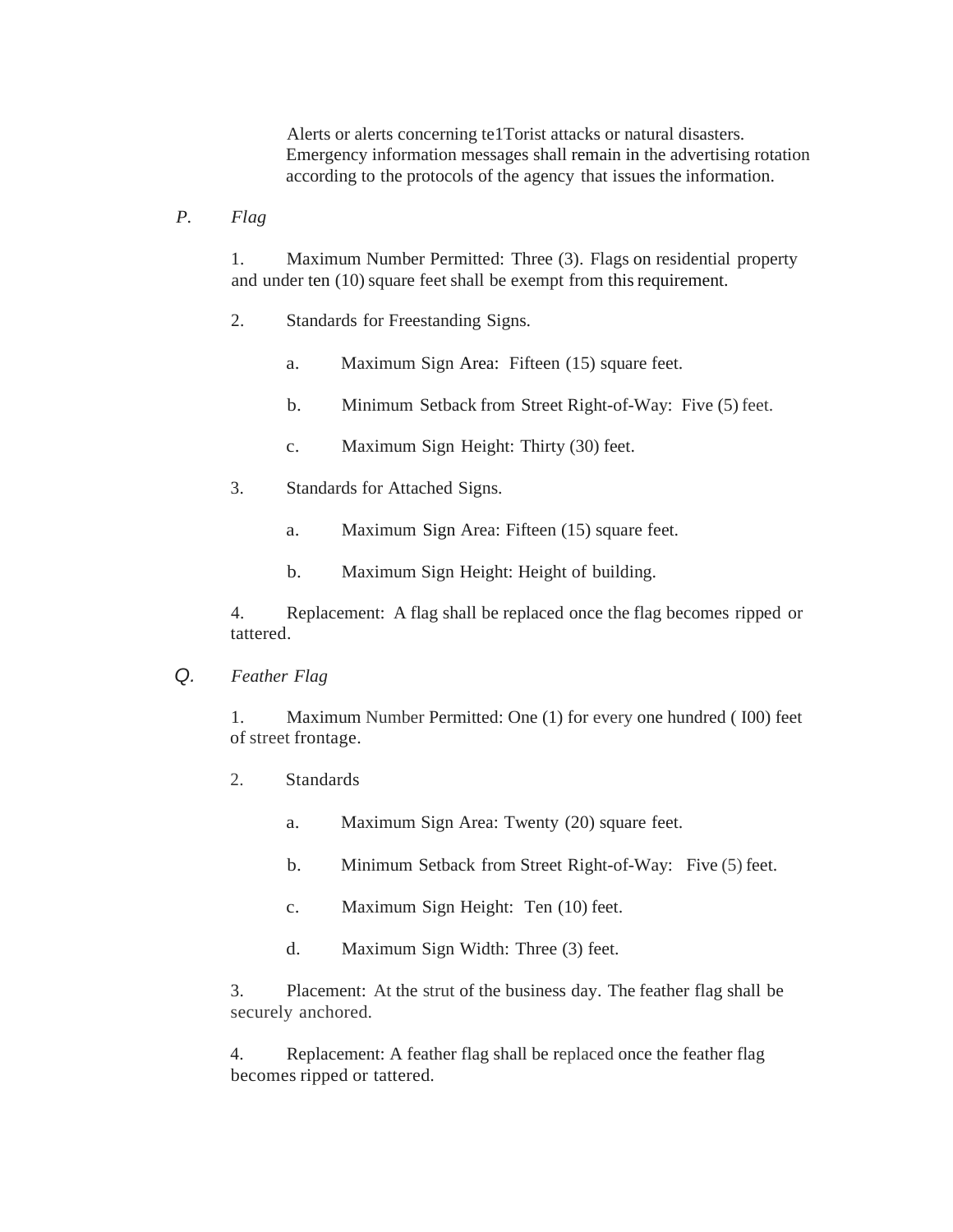5 Removal: At the end of the hu iness day.

# *R. Banner Sign*

- 1. Maximum Number Permitted: Two (2) displayed at any one time.
- 2. Standards

a. Maximum Sign Area: Twenty-five percent (25%) of the maximum sign area for attached signs within the underlying zoning district.

b. Maximum Sign Height: Height of building.

3. Duration: No banner sign may be displayed for a period of time exceeding sixty (60) consecutive days.

4. Removal: Should the applicant fail to remove a banner sign before the end of the permitted display period, the applicant's authorization to use banner signs shall be revoked by the Zoning Officer for a period of one (1) year.

5. Replacement: A banner shall be replaced once the banner becomes ripped or tattered.

*S. Contractor Sign* - *Small*

1. Max:imum Number Permitted: One (1) for each separate firm involved in work on the site.

- 2. Standards for Freestanding Signs
	- a. Maximum Sign Area: Twelve (12) square feet.
	- b. Minimum Setback from Street Right-of-Way: Ten (10) feet.
	- c. Maximum Sign Height: Ten (10) feet.
- 3. Standard for Attached Signs.
	- a. Maximum Sign Area: Twelve (12) square feet.
	- b. Maximum Sign Height: Height of building.
- 4. Removal: Upon completion of work.
- *T Contractor Sign Large*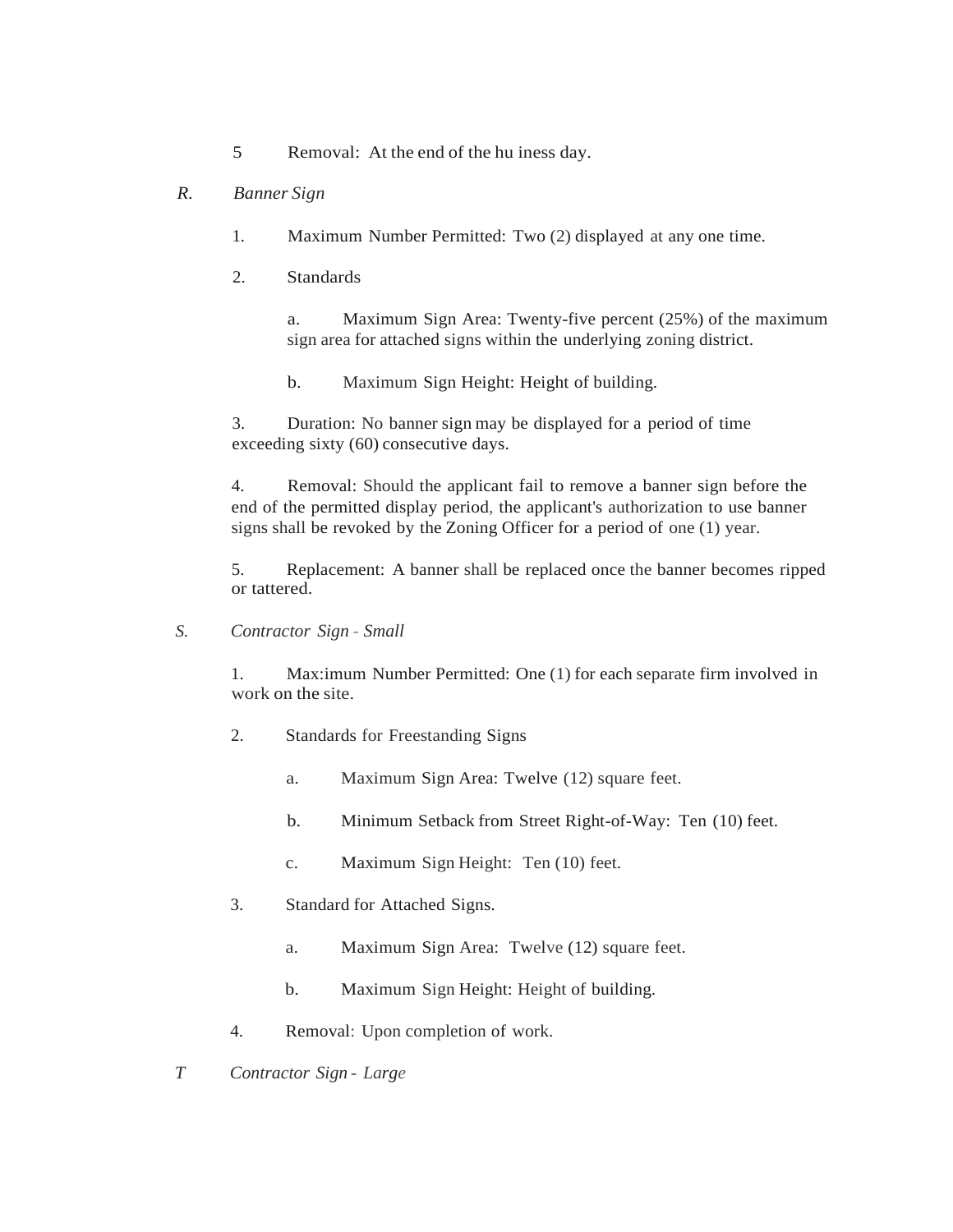1. Ma,"'<imum Number Permitted: One (1) for each separate firm.involved in work on the site.

- 2. Standards for Freestanding Signs
	- a. Maximum Sign Area: Thirty-two (32) square feet.
	- b. Minimum Setback from Street Right-of-Way: Ten (10) feet.
	- c. Maximum Sign Height: Ten (10) feet.
- 3. Standard for Attached Signs.
	- a. Maximum Sign Area: Thirty-two (32) square feet.
	- b. Maximum Sign Height: Height of building.
- 4. Removal: Upon completion of work.
- *U Real Estate Sign*
	- 1. Maximum Number Permitted: One (1) per lot frontage.
	- 2. Standards for Freestanding Signs
		- a. Maximum Sign Area
			- (1) Individual Residential Prope1ties: Six (6) square feet.

(2) Properties of Three (3) acres or Less for Commercial, Industrial, or Residential Development: Six (6) square feet.

(3) Prope1ties of More than Three (3) acres for Commercial, Industrial, or Residential Development: Thirty-two (32) square feet.

b. Minimum Setback from Street Right-of-Way

(1) Individual Residential Prope1ties: Ten (10) feet.

(2) Properties of Three (3) acres or Less for Commercial, Industrial, or Residential Development: Ten (10) feet.

(3) Properties of More than Three (3) acres for Commercial, Industrial, or Residential Development: Twenty-five (25) feet.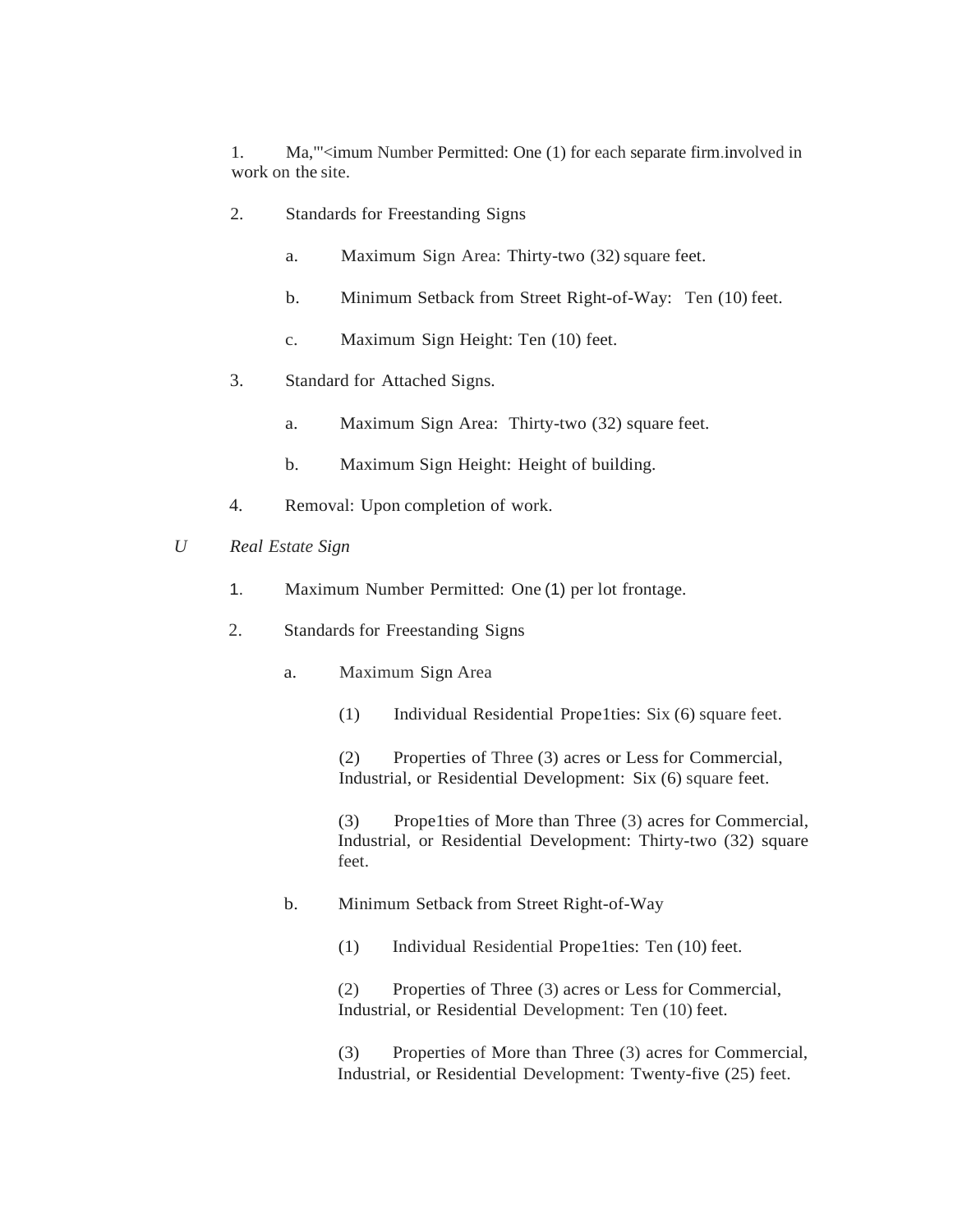- c. Maximum Sign Height: Ten (10) feet.
- 3. Standards for Attached Signs
	- a. Maximum Sign Area
		- (1) Individual Residential Properties: Six (6) square feet.

(2) Properties of Three (3) acres or Less for Commercial, Industrial, or Residential Development: Six (6) square feet.

(3) Properties of More than Three (3) acres for Commercial, Industrial, or Residential Development: Thirty-two (32) square feet.

- b. Maximum Sign Height: Height of building.
- 4. Removal: Within one (1) week of date of sale, rent, or lease agreement.
- *V Open House Sign*

1. Maximum Number Permitted: For on-premise, one (1) per lot frontage. For off-premise, two (2) per open house event.

- 2. Standards for Freestanding Signs
	- a. Maximum SJgn Area: Six (6) square feet.
	- b. Minimum Setback from Street Right-of-Way: Ten (10) feet.
	- c. Maximum Sign Height: Ten (I 0) feet.
- 3. Standards for Attached Signs
	- a. Maximum Sign Area: Six (6) square feet.
	- b. Maximum Sign Height: Height of building.

4. Placement: No more than three (3) days prior to the open house event. Off-premise signs shall only be placed with the authorization of the owner of the property on which the sign is placed.

5. Removal: No more than two (2) hours following the end of the open house event.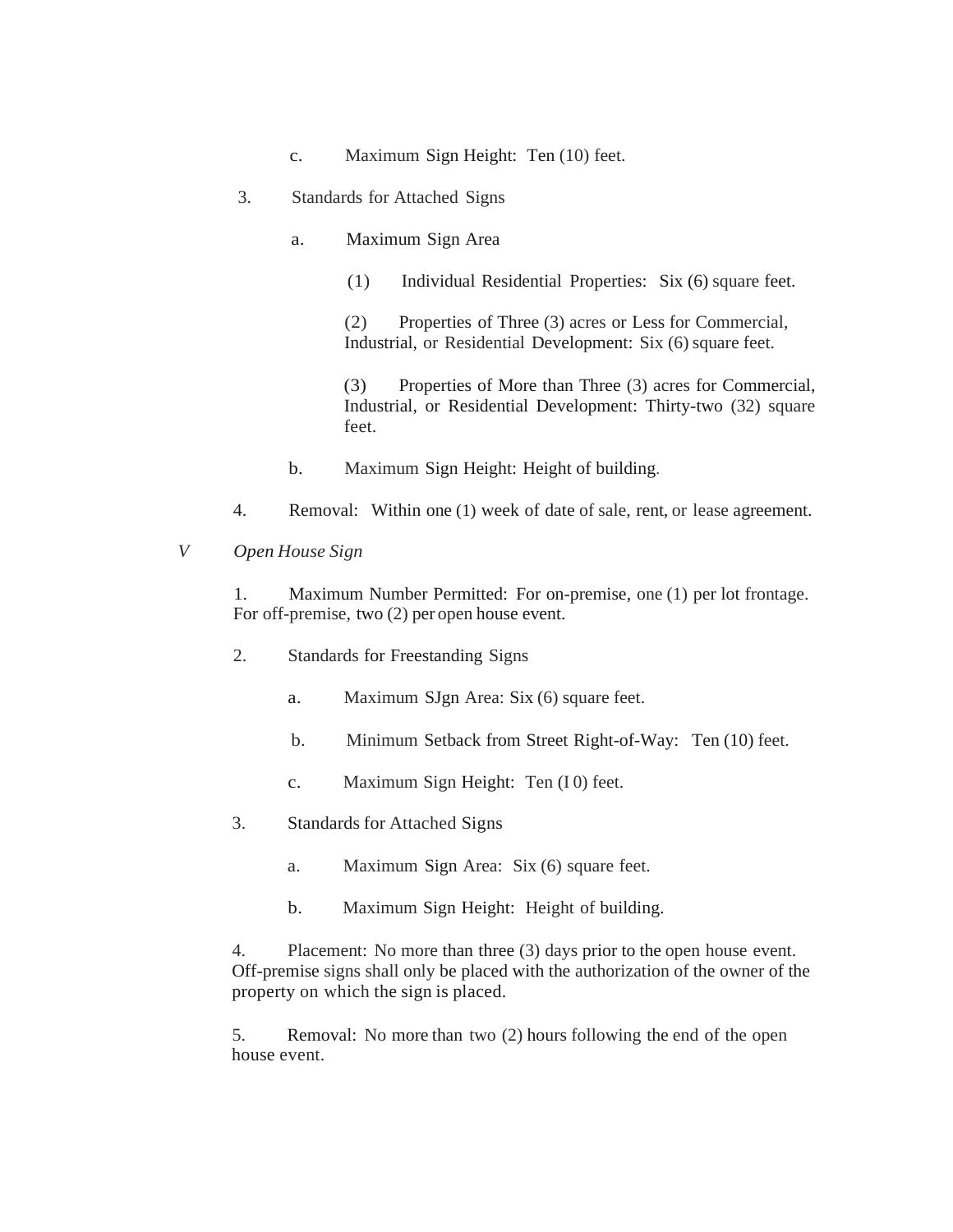- *W Development Announcement Sign* 
	- 1. Maximum Number Permitted: One (1) per lot frontage.
	- 2. Standards for Freestanding Signs
		- a. Maximum Sign Area: Thirty-two (32) square feet.
		- b. Minimum Setback from Street Right-of-Way: Twenty-five (25) feet.
		- c. Maximum Sign Height: Ten (10) feet.
	- 3. Standards for Attached Signs
		- a. Maximum Sign Area: Thirty-two (32) square feet.
		- b. Maximum Sign Height: Height of building.
	- 4. Removal: Within two (2) years of permit date.
- *X Grand Opening Sign* 
	- 1. Maximum Number Permitted: One (1) per lot frontage.
	- 2. Standards for Freestanding Signs
		- a. Maximum Sign Area: Ten (10) square feet.
		- b. Minimum Setback from Street Right-of-Way: Twenty-five (25) feet.
		- c. Maximum Sign Height: Ten (10) feet.
	- 3. Standards for Attached Signs
		- a. Maximum Sign Area: Ten (10) square feet.
		- b. Maximum Sign Height: Height of building.
	- 4. Removal: Within one (1) month of permit date.
- *Y. Agricultural Products Sale Sign*
	- 1. Maximum Number Permitted: Two (2) per lot.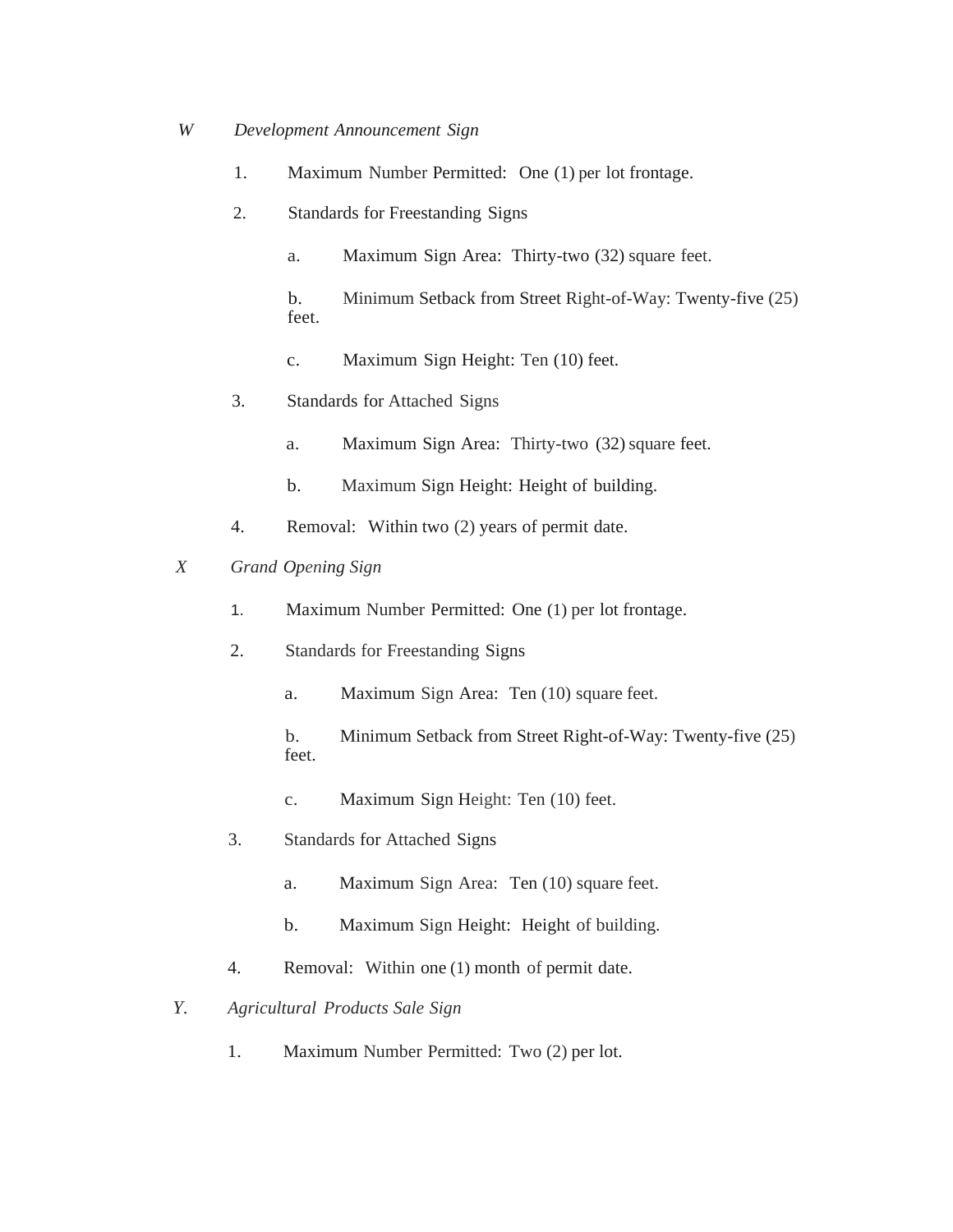- 2. Standards for Freestanding Signs
	- a. Maximum Sign Area: Six (6) square feet.
	- b. Minimum Setback from Street Right-of-Way: Ten (10) feet.
	- c. Maximum Sign Height: Ten (10) feet.
- 3. Standards for Attached Signs
	- a. Maximum Sign Area: Six (6) square feet.
	- b. Maximum Sign Height: Height of building.

4. Placement: No more than one (1) week prior to the availability of the agricultural product for sale on the site.

5. Removal: No more than one (1) week following the date at which the agricultural product is no longer available for sale on the site for the previous growing season.

- *Z. Off-Premise Direction Sign*
	- 1. Standards for Freestanding Signs
		- a. Maximum Sign Area: Two (2) square feet.
		- b. Minimum Setback from Street Right-of-Way: Three (3) feet.
		- c. Maximum Sign Height: Three (3) feet.
	- 2. Standards for Attached Signs
		- a. Maximum Sign Area: Two (2) square feet.
		- b. Maximum Sign Height: Height of building.
	- 3. Placement: No more than one (1) week before the special event.
	- 4. Removal: Within eight (8) days of sign placement.
	- 5. Other Standards

a. Sign shall only be erected with the permission of the prope1ty owner.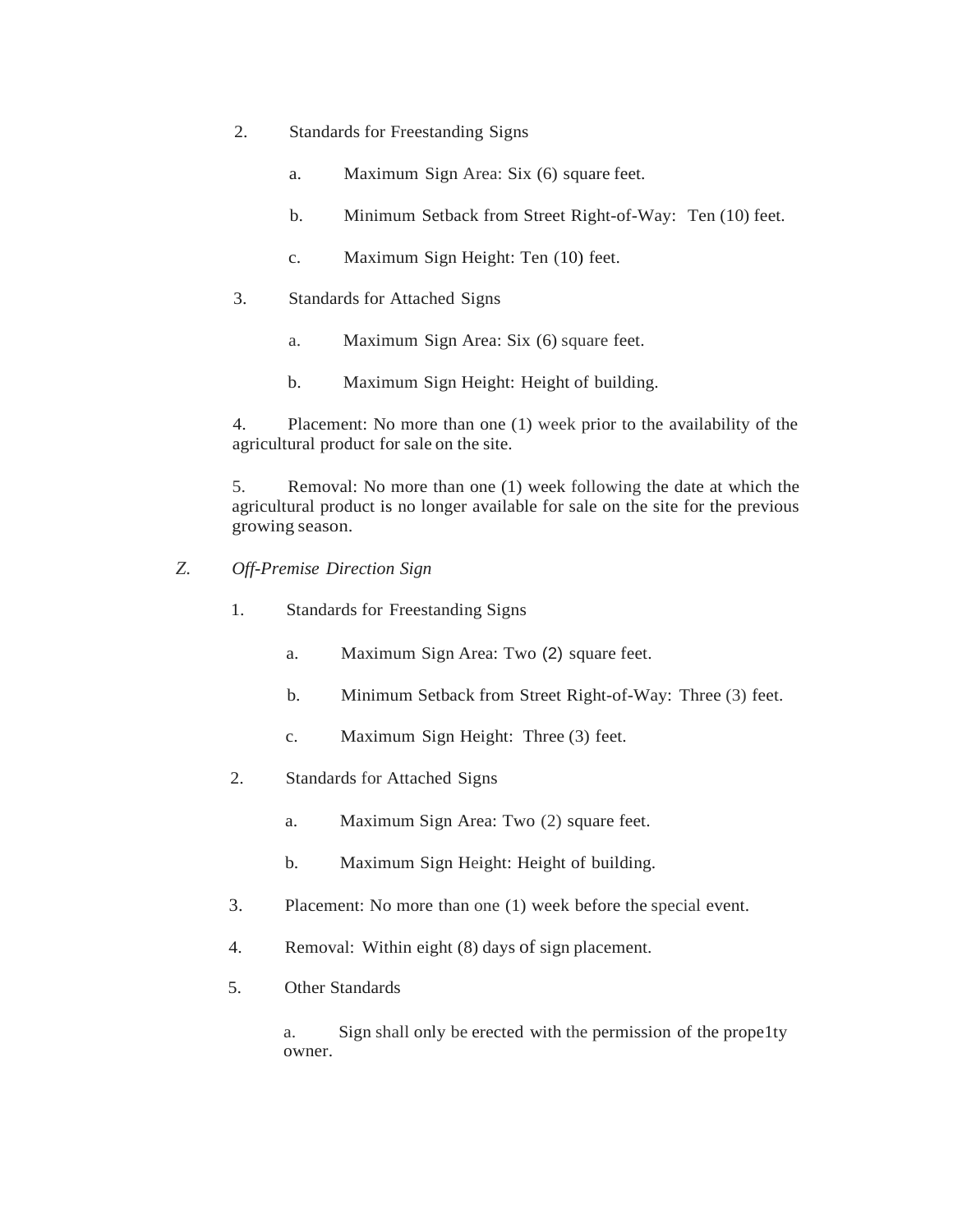b. Sign placement shall be prohibited on traffic or utility poles.

### *AA. Special Event Sign*

- 1. Maximum Number Permitted: One (1) per lot.
- 2. Standards for Freestanding Signs
	- a. Maximum Sign Area: Thirty-two (32) square feet.

b. Minimum Setback from Street Right-of-Way: Twenty-five (25) feet.

- c. Ma'Ximum Sign Height: Ten (10) feet.
- 3. Standards for Attached Signs
	- a. Maximum Sign Area: Thirty-two (32) square feet.
	- b. Maximum Sign Height: Height of building.
- 4. Placement: No more than one (1) month before the special event.
- 5. Removal: No more than two (2) days following the special event.
- 6. Other Standards
	- a. No sign shall be permitted within ninety (90) days of a previous special event on the property.

### *BB. Garage Sale Sign*

- 1. Maximum Number Pe1mitted: Two (2) per lot.
- 2. Standards for Freestanding Signs
	- a. Maximum Sign Area: Six (6) square feet.
	- b. Minimum Setback from Street Right-of-Way: Five (5) feet.
	- c. Maximum Sign Height: Ten (10) feet.
- 3. Standards for Attached Signs
	- a. Maximum Sign Area: Six (6) square feet.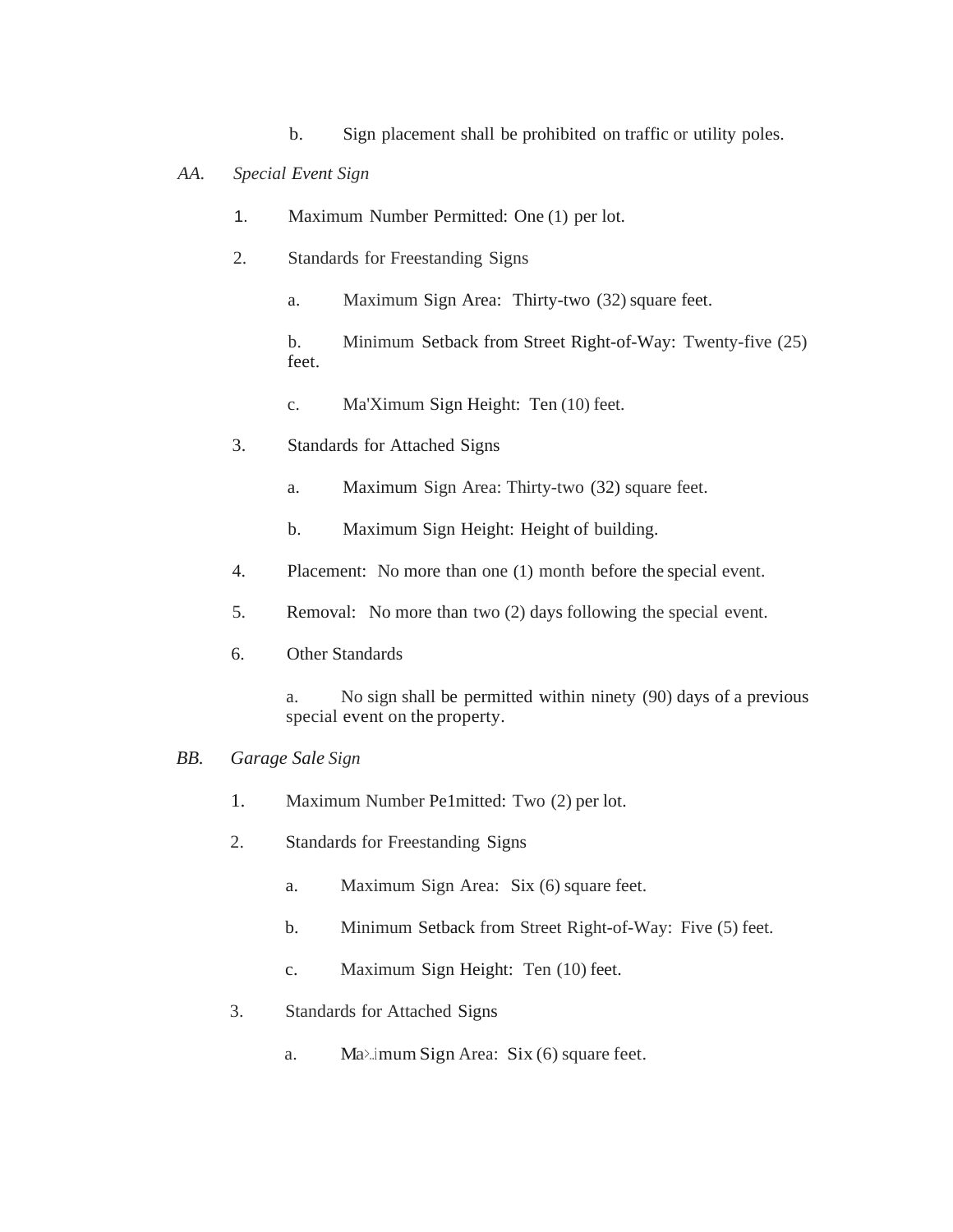- b. Maximum Sign Height: Height of building.
- 4. Placement: No more than one (1) week before the garage sale.
- 5. Removal: Upon completion of the garage sale.
- *CC Political Sign Small*
	- 1. Standards for Freestanding Signs
		- a. Maximum Sign Area: Thirty-two (32) square feet.
		- b. Minimum Setback from Street Right-of-Way: Five (5) feet.
		- c. Maximum Sign Height: Ten (10) feet.
	- 2. Standards for Attached Signs
		- a. Maximum Sign Height: Height of building.
- *DD. Political Sign Large*
	- 1. Standards for Freestanding Signs
		- a. Sign Area: Any sign area greater than thirty-two (32) square feet.
		- b. Minimum Setback from Street Right-of-Way: Five (5) feet.
		- c. Maximum Sign Height: Ten (10) feet.
	- 2. Standards for Attached Signs
		- a. Maximum Sign Height: Height of building.
- *EE. Sandwich Board Sign*
	- 1. Maximum Number Permitted: One (1) per lot frontage.
	- 2. Standards
		- a. Maximum Sign Area: Eight (8) square feet.

b. Minimum Setback from Street Right-of-Way: Five (5) feet. Where a Sandwich Board Sign is proposed to be placed on a sidewalk, including a sidewalk within a street right-of-way, such placement will be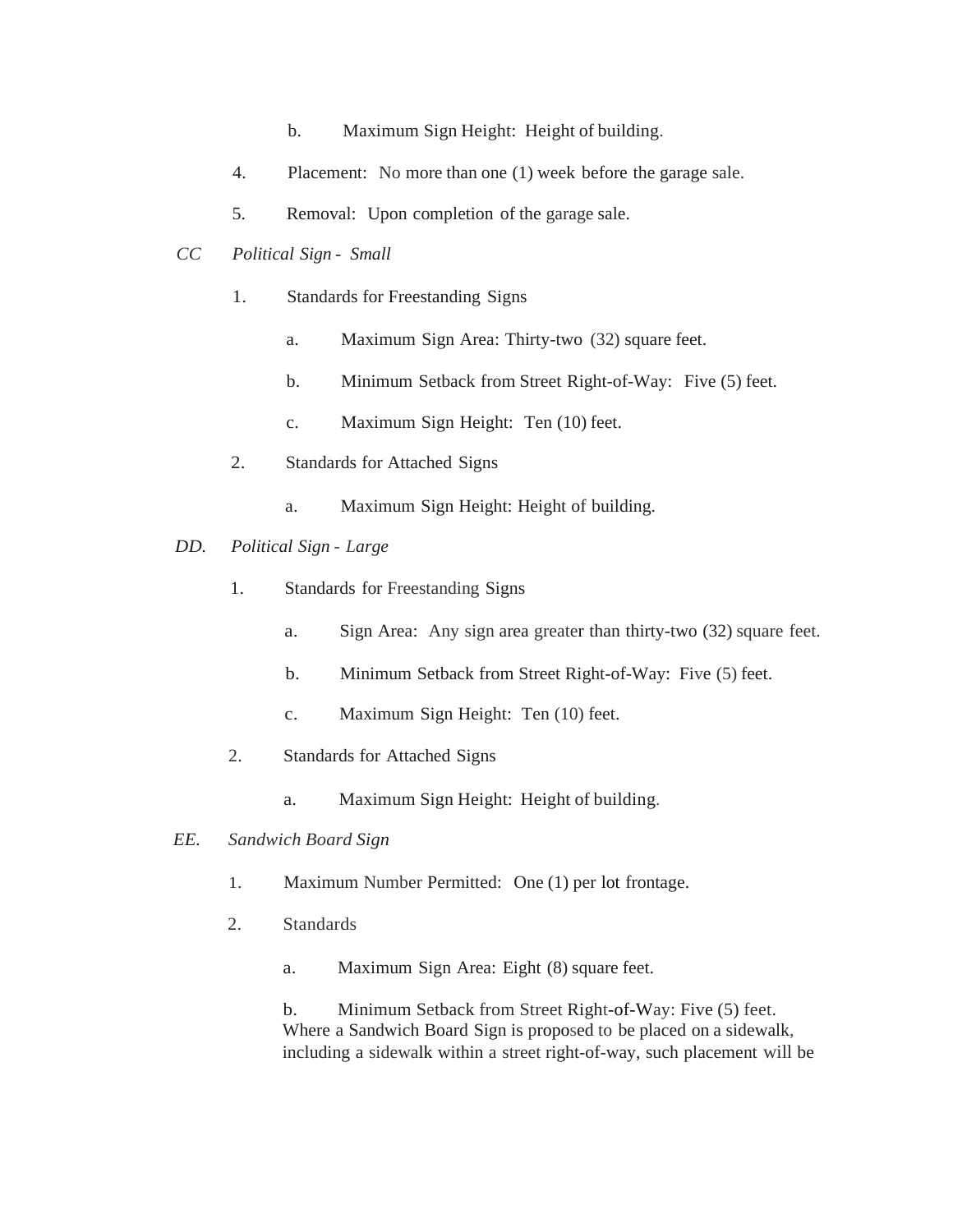permitted provided that there is five (5) feet of sidewalk width retained to allow for wheelchair and/or handicapped accessible access

- c. Maximum Sign Height: Four (4) feet.
- 3. Placement: At the staii of the business day.
- 4. Removal: At the end of the business day.

*§* 805: Prohibited Signs and Sign Components

The following types of signs and/or sign design features are prohibited in all districts.

A. Flashing signs.

B. Flashing and/or rotation lights.

C. Signs using the words "stop," "caution," or "danger." Signs using red, yellow, and/or green lights resembling traffic signals. Signs that resemble traffic control signs in terms of size, shape, or color.

- D. Revolving, rotating, or otherwise moving signs.
- E. Animated signs, where a component of the sign is designed to physically move.

G. Portable signs, whether mounted on a trailer, vehicle, temporary base, or similar such devise. A vehicle, painted or decorated so as to display an advertising or related message, and parked in a visible location, shall be considered a portable sign.

H. Roof signs.

I. Streamers, pennants, inflatable, or lighter than air signs.

J. Strings or light bulbs, search lights, or other lighting intended to attract attention to a nonresidential use, other than traditional holiday decorations.

# **SECTION 7: REPEALER**

All provisions of the Berwick Township Zoning Ordinance are hereby revised and amended, as necessaiy and appropriate, in order to insure and confim1 consistency thereof with the provisions of the present Ordinance. Any Ordinance or Resolution, or any portion of any Ordinance or Resolution, or any portion of the Berwick Township Zoning Ordinance, which is inconsistent with the contents of the present Ordinance shall be, and the same is hereby, repealed insofar as the same is affected by or inconsistent with the provisions of the present Ordinance.

# **SECTION 8: SEVERABILITY**